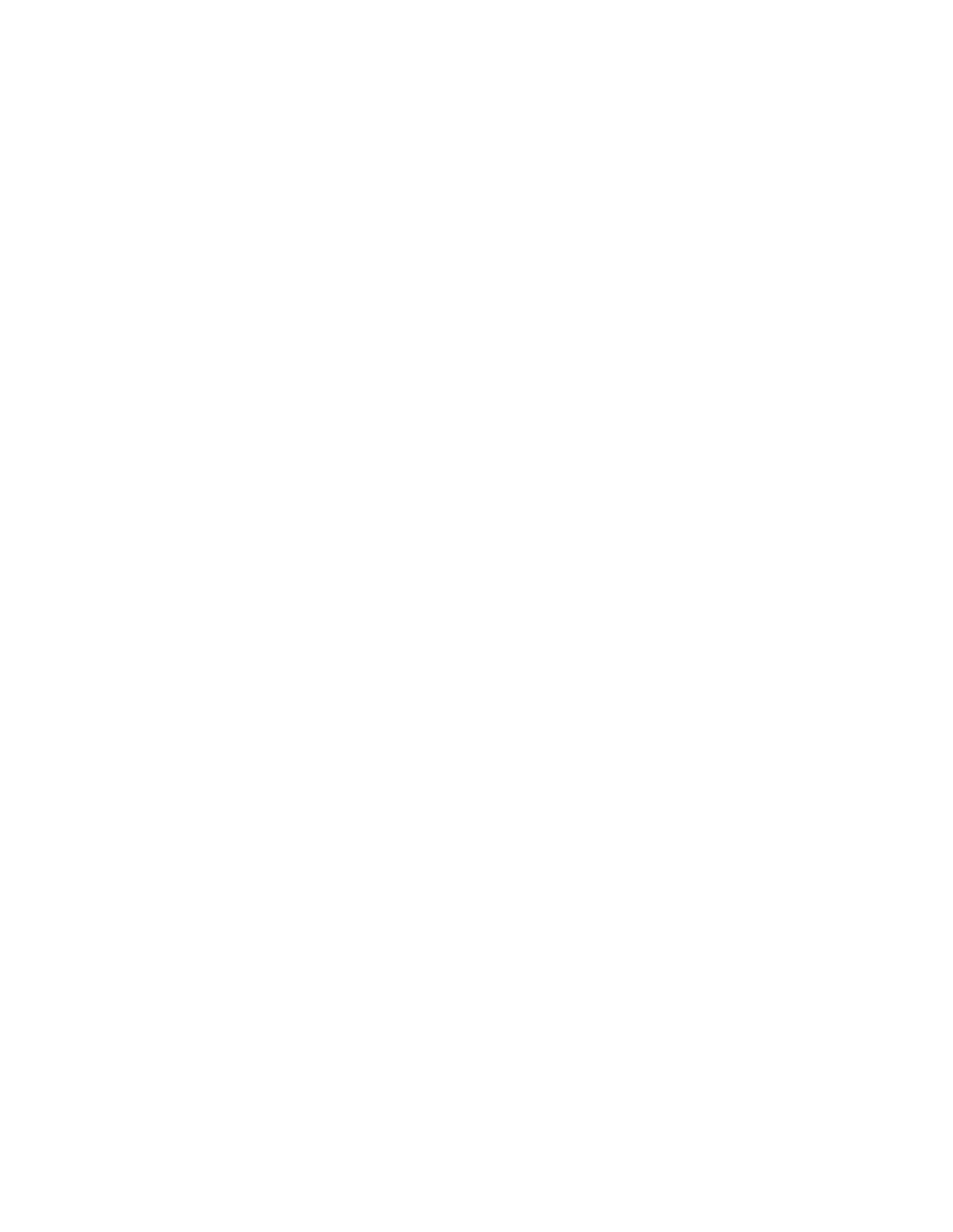## **HealthPartners Insurance Company**

Brian O'Shields President

Nancy L Evert

Nancy L. Evert **Secretary** 

**Group Insurance Certificate Medical Expense Benefits**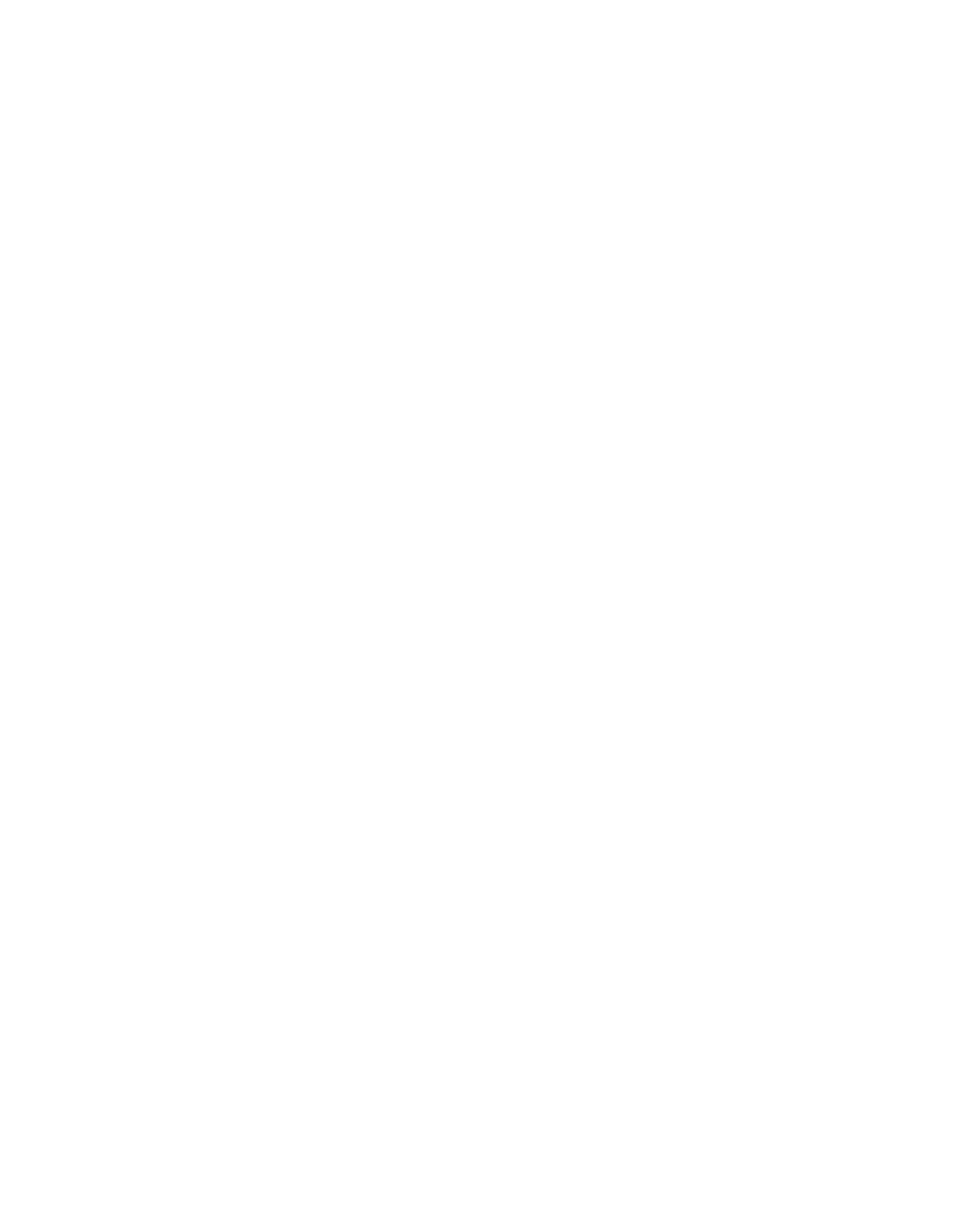## **TABLE OF CONTENTS**

| <b>Section</b> | Page |
|----------------|------|
|                |      |
|                |      |
|                |      |
|                |      |
|                |      |
|                |      |
|                |      |
|                |      |
|                |      |
|                |      |
|                |      |
|                |      |
|                |      |
|                |      |
|                |      |
|                |      |
|                |      |
|                |      |
|                |      |
|                |      |
|                |      |
|                |      |
|                |      |
|                |      |
|                |      |
|                |      |
|                |      |
|                |      |
|                |      |
|                |      |
|                |      |
|                |      |
|                |      |
|                |      |
|                |      |
|                |      |
|                |      |
|                |      |
|                |      |
|                |      |
|                |      |

### **BENEFITS CHART**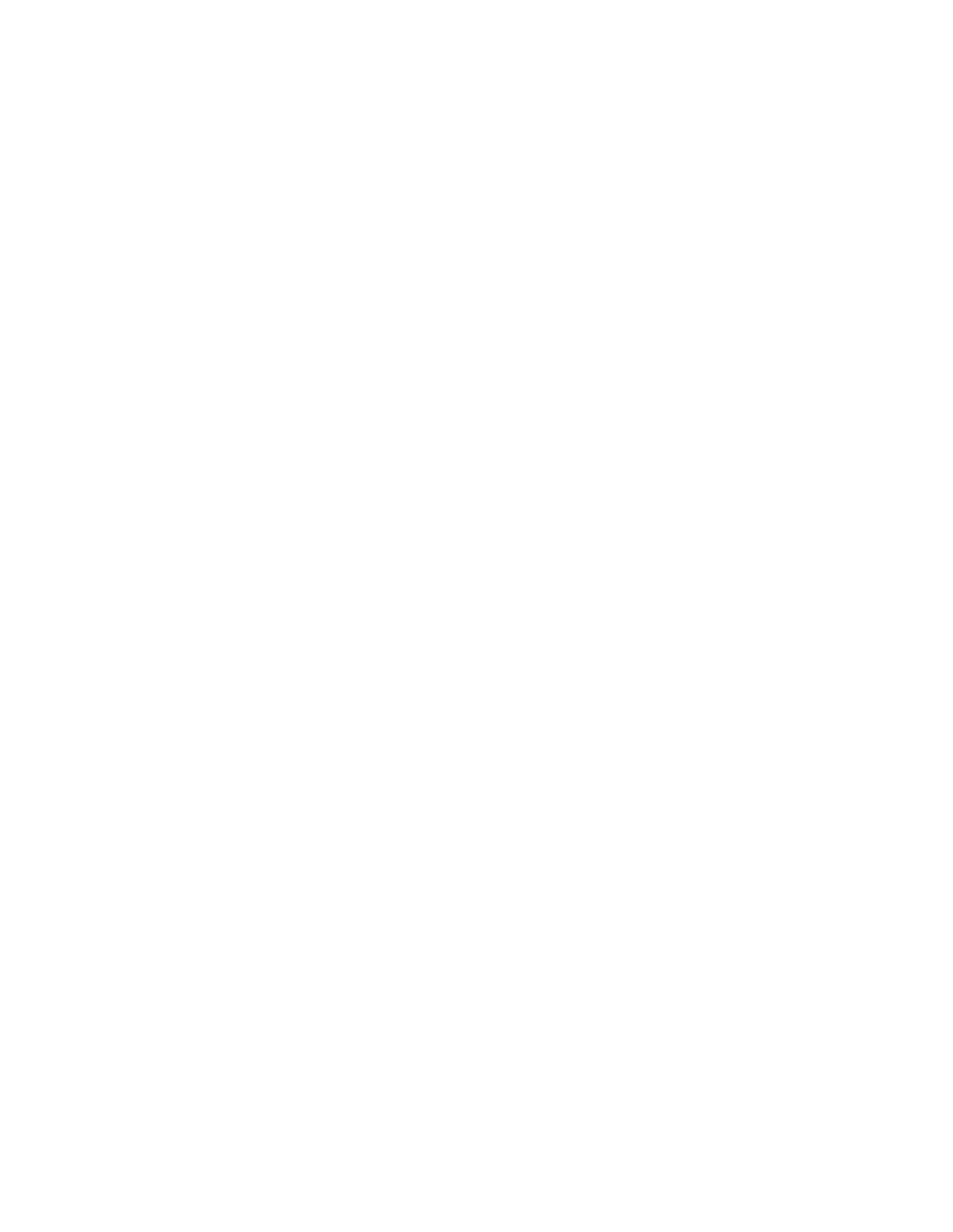#### **MISSION**

#### *TO IMPROVE HEALTH AND WELL BEING IN PARTNERSHIP WITH OUR MEMBERS, PATIENTS AND COMMUNITY.*

## <span id="page-6-0"></span>**ABOUT HEALTHPARTNERS INSURANCE COMPANY AND HEALTHPARTNERS**

**HealthPartners Insurance Company**. HealthPartners Insurance Company is the insurance company underwriting the benefits described in this Certificate. HealthPartners Insurance Company is a part of the HealthPartners family of related organizations. When used in this Certificate, "we", "us" or "our" has the same meaning as "HealthPartners Insurance Company".

**HealthPartners, Inc. (HealthPartners).** HealthPartners is a non-profit corporation which is licensed by the State of Minnesota as a Health Maintenance Organization (HMO). HealthPartners administers the benefits described in this Certificate. HealthPartners is the parent company of a family of related organizations and provides administrative services for HealthPartners Insurance Company.

**The coverage described in this Certificate and the Benefits Chart may not cover all your health care expenses. Read this Certificate carefully to determine which expenses are covered.**

## <span id="page-6-1"></span>**IMPORTANT CONSUMER INFORMATION**

- You have the right to a grace period of 31 days for each enrollment payment due, when falling due after the first enrollment payment, during which period the plan shall continue in force.
- Insureds on Medicare have the right to voluntarily disenroll from HealthPartners Insurance Company and the right not to be requested or encouraged to disenroll, except in circumstances specified in federal law.
- Insureds on Medicare have the right to a clear description of nursing home and home care benefits covered by HealthPartners Insurance Company.
- Certain services or medical or dental supplies are not covered. Read this Certificate for a detailed explanation of all exclusions.
- You may continue coverage under certain circumstances. Read this Certificate for a description of your continuation rights.
- Your coverage may be cancelled by you or us only under certain conditions. Read this Certificate for the reasons for cancellation of coverage.

## <span id="page-6-2"></span>**TERMS AND CONDITIONS OF USE OF THIS CERTIFICATE**

- This document may be available in printed and/or electronic form.
- Only HealthPartners Insurance Company is authorized to amend this document.
- Any other alteration to a printed or electronic plan document is unauthorized.
- In the event of a conflict between printed or electronic plan documents, only the authorized plan document will govern.

HealthPartners Insurance Company and HealthPartners names and logos and all related products and service names, design marks and slogans are the trademarks of HealthPartners Insurance Company and HealthPartners or their related companies.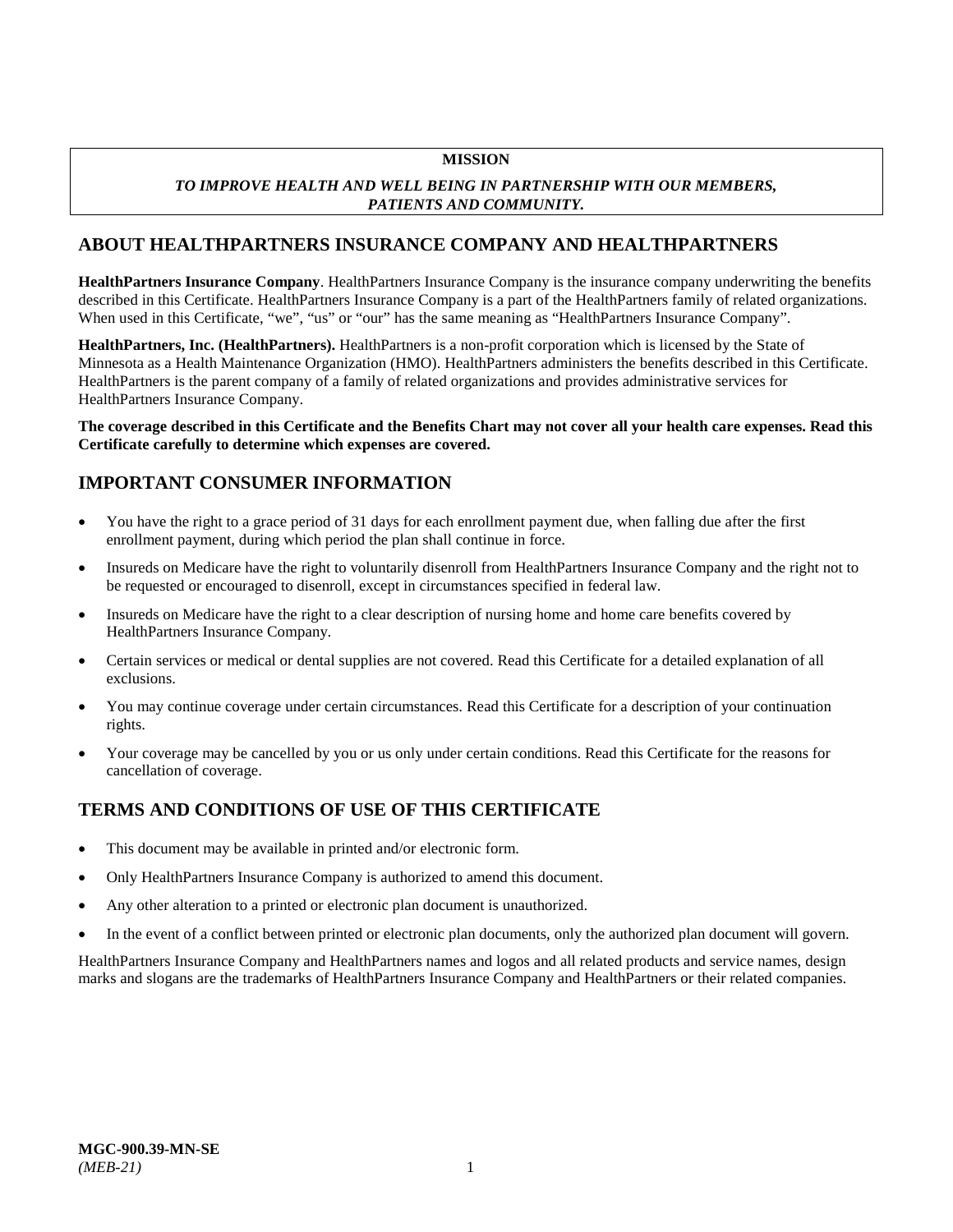## <span id="page-7-0"></span>**INTRODUCTION TO THE GROUP CERTIFICATE**

### <span id="page-7-1"></span>**GROUP CERTIFICATE**

This Group Certificate (this Certificate) is the enrollee's evidence of coverage, under the Group Policy issued by HealthPartners Insurance Company to the enrollee's group health plan sponsor. The Group Policy provides for the medical and dental coverage described in this Certificate. It covers the enrollee and the enrolled dependents (if any) as named on the enrollee's application. This Certificate replaces all certificates previously issued by us.

Under this Certificate, you have equal access to all health programs or activities without discrimination on the basis of sex or gender identity. We may not limit health services or impose additional cost sharing for services that are ordinarily or exclusively available to individuals of one sex, to a transgender individual based on the fact that the individual's sex assigned at birth, gender identity, or gender otherwise recorded is different from the one to which such health services are ordinarily or exclusively available.

#### <span id="page-7-2"></span>**IDENTIFICATION CARD**

An identification card will be issued to you at the time of enrollment. You will be asked to present your identification card whenever you receive services. You may not permit anyone else to use your card to obtain care.

#### <span id="page-7-3"></span>**ASSIGNMENT OF BENEFITS**

You may not in any way assign or transfer your rights or benefits under this Certificate. In addition, you may not, in any way assign or transfer your right to pursue any causes of action arising under the Plan including, but not limited to, causes of action for denial of benefits under the Plan.

#### <span id="page-7-4"></span>**ENROLLMENT PAYMENTS**

This Certificate is conditioned on our regular receipt of enrollees' enrollment payments. The enrollment payments are made through the enrollee's group health plan sponsor, unless we have agreed to another payment method. Enrollment payments are based upon the certificate type and the number and status of any dependents enrolled with the enrollee.

Please refer to the most recent enrollment material for information regarding contributions to your plan which is hereby incorporated by this reference.

#### <span id="page-7-5"></span>**BENEFITS**

This Certificate provides **Network Benefits** underwritten by HealthPartners Insurance Company, when you seek medical and dental services delivered by participating network providers.

This Certificate describes your Network Benefits and how to obtain covered services.

This Certificate provides **Non-Network Medical Expense Benefits (Non-Network Benefits),** underwritten by HealthPartners Insurance Company, for medical and dental services delivered by non-network providers.

This Certificate describes your Non-Network Benefits and how to obtain covered services.

When you access certain Network Benefits, the benefits may be applied toward your maximum benefit limits under Non-Network Benefits. When you access certain Non-Network benefits, the benefits may be applied toward your maximum benefit limits under the Network Benefits. See the Benefits Chart to determine which benefit limits apply to Network Benefits, and/or Non-Network Benefits. The limits are described following the benefit levels for these services.

**Second Opinions.** If you question a decision about medical or dental care, we cover a second opinion from another provider. If you are insured under this Certificate you may have access to certain additional benefits and discounts offered by or through an arrangement with HealthPartners from time to time.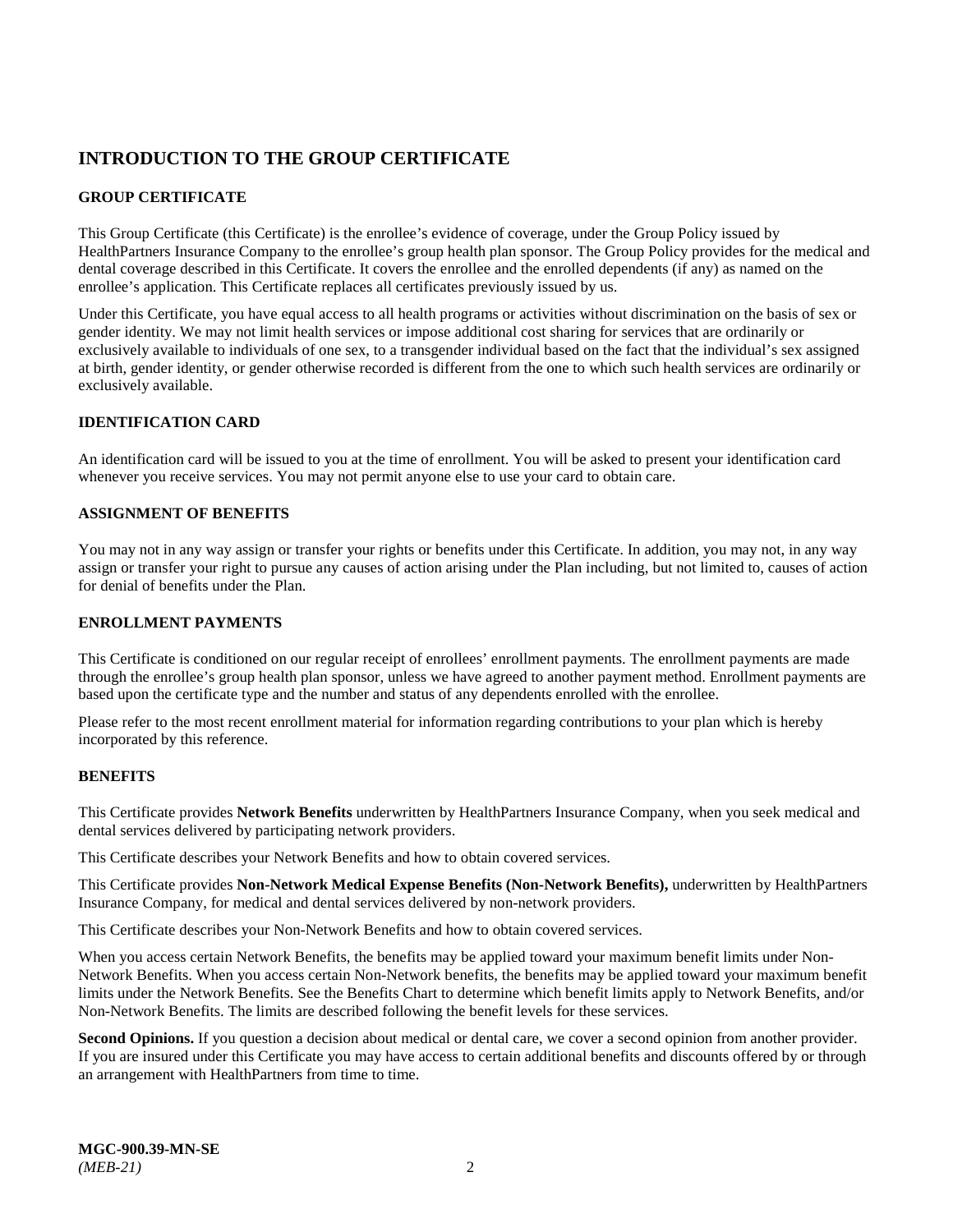#### <span id="page-8-0"></span>**BENEFITS CHART**

Attached to this Certificate is a Benefits Chart, which is incorporated and fully made a part of this Certificate. It describes the amounts of payments and limits for the coverage provided under this Certificate. Refer to your Benefits Chart for the amount of coverage applicable to a particular benefit.

#### <span id="page-8-1"></span>**AMENDMENTS TO THIS CERTIFICATE**

Amendments which we include with this Certificate or send to you at a later date are incorporated and fully made a part of this Certificate.

#### <span id="page-8-2"></span>**GROUP POLICY**

The HealthPartners Insurance Company Group Policy combined with this Certificate, any Amendments, the group health plan sponsor's application, the individual applications of the enrollees and any other document referenced in the Group Policy constitute the entire contract between HealthPartners Insurance Company and the group health plan sponsor. This Group Policy is available for inspection at your group health plan sponsor's office or at HealthPartners Insurance Company's home office, at 8170 33rd Avenue South, P.O. Box 1309, Minneapolis, MN 55440-1309. The Group Policy is delivered in the State of Minnesota and governed by the laws thereof.

#### <span id="page-8-3"></span>**CONFLICT WITH EXISTING LAW**

In the event that any provision of this Certificate is in conflict with Minnesota or federal law, only that provision is hereby amended to conform to the minimum requirements of the law.

#### <span id="page-8-4"></span>**HOW TO USE THE NETWORK**

#### **This provision contains information you need to know in order to obtain network benefits.**

This Certificate provides coverage for your services provided by our network of participating providers and facilities.

**Network Provider.** This is any one of the participating licensed physicians, dentists, mental and chemical health or other health care providers, facilities and pharmacies listed in your network directory, which has entered into an agreement with us to provide health care services to you.

**To see what physicians and other health care providers are in your network, log onto your "***my***HealthPartners" account at [healthpartners.com.](https://www.healthpartners.com/) If you need assistance locating a physician or other health care providers in your network, please contact Member Services.**

#### **Emergency care is available 24 hours a day, seven days a week.**

**Non-Network Providers.** These are licensed physicians, dentists, mental and chemical health or other health care providers, facilities and pharmacies not participating as network providers.

#### **ABOUT THE NETWORK**

#### **To obtain Network Benefits for covered services, you must select and receive services from network providers.** There are limited exceptions as described in this Certificate.

#### **Network. This is the network of participating network providers described in the network directory.**

**Continuity of Care.** In the event you must change your current primary care physician, specialty care physician or general hospital provider because that provider leaves the Network or because your employer changed health plan offerings, you may have the right to continue receiving services from your current provider for a period of time. Some services provided by nonnetwork providers may be considered a covered Network benefit for up to 120 days under this Certificate if you qualify for continuity of care benefits.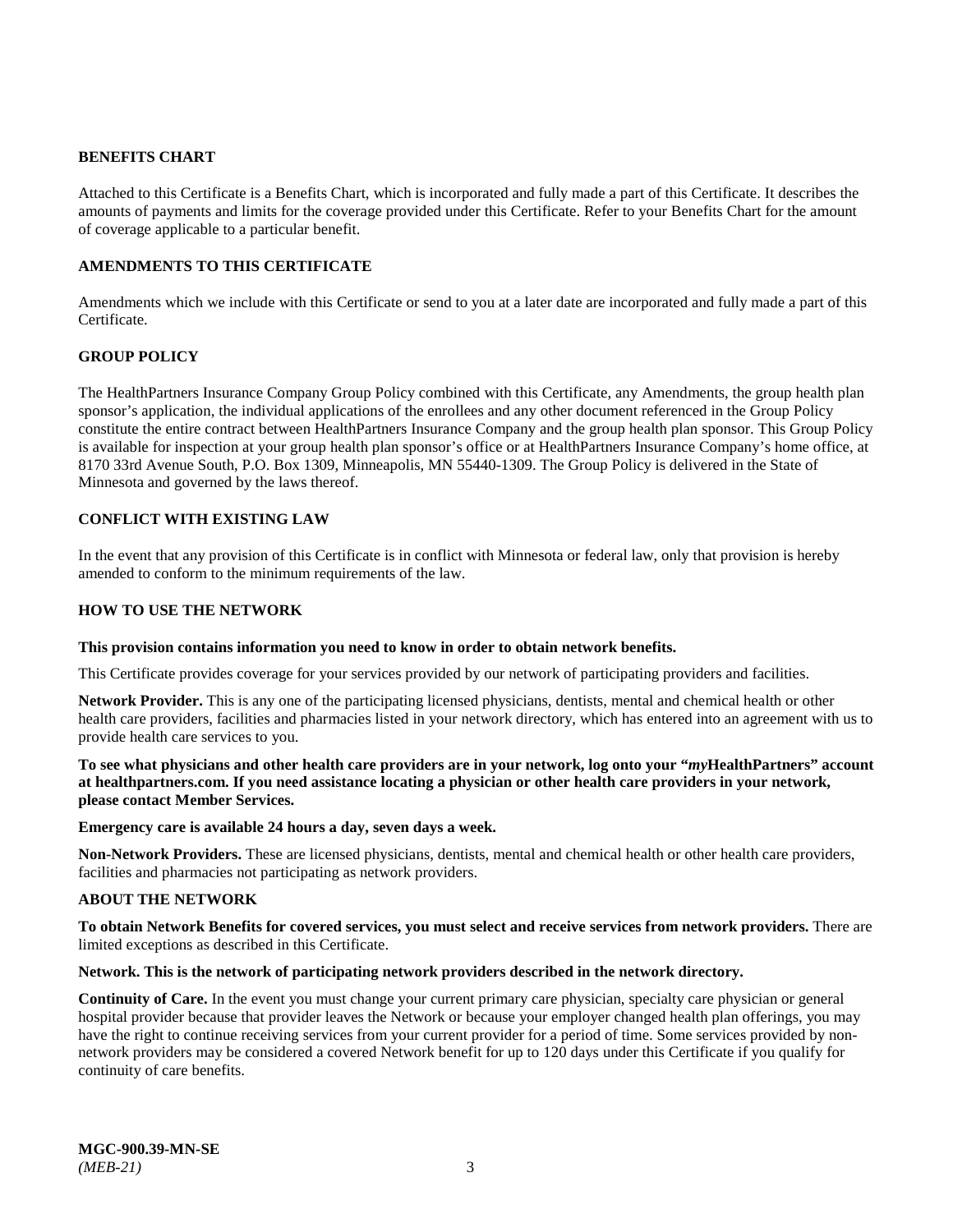Conditions that qualify for this benefit are:

- an acute condition:
- a life-threatening mental or physical illness;
- pregnancy beyond the first trimester of pregnancy;
- a physical or mental disability defined as an inability to engage in one or more major life activities, provided that the disability has lasted or can be expected to last for at least one year, or can be expected to result in death; or
- a disabling or chronic condition that is in an acute phase.

You may also request continuity of care benefits for culturally appropriate services or when we do not have a provider who can communicate with you directly or through an interpreter.

Terminally ill patients are also eligible for continuity of care benefits. Continuity of care may continue for the rest of the enrollee's life if a physician, advanced practice registered nurse, or physician assistant certifies that the enrollee has an expected lifetime of 180 days or less.

Call Member Services for further information regarding continuity of care benefits.

Your physician may be required to obtain prior authorization for certain services. Your physician will coordinate the prior authorization process for any services which must first be prior authorized. You may call the Member Services Department or log on to your "*my*HealthPartners" account at [healthpartners.com](https://www.healthpartners.com/hp/index.html) for a list of which services require your physician to obtain prior authorization.

You do not need a referral or prior approval from a primary care physician to see providers who specialize in obstetrics and gynecology as specified in Minnesota statute 62Q.52.

There is no referral requirement for services delivered by providers within your network. Your physician may be required to obtain prior authorization for certain services. Your physician will coordinate the prior authorization process for any services which must first be prior authorized. You may call our Member Services Department or log on to your "*my*HealthPartners" account a[t healthpartners.com](https://www.healthpartners.com/hp/index.html) for a list of which services require prior authorization. You also must obtain prior authorization from us to see non-network providers for the care delivered by non-network providers to be covered as HealthPartners Benefits.

Our medical or dental directors, or their designees, make coverage determinations of medical and dental necessity and make final authorization for certain covered services. Coverage determinations are based on established medical and dental policies, which are subject to periodic review and modification by the medical or dental directors.

When a prior authorization for a service is required, we will make an initial determination within 5 business days, provided that all information reasonably necessary to make a determination on the request has been made available to us.

When a prior authorization for an urgent service is required, we will make an initial determination within 48 hours after the initial request unless more time is required to ensure that our time for making a determination includes at least one business day.

If the enrollee or provider do not provide information necessary to make a determination on the request, we may make an adverse determination.

If the determination is made to authorize the service, we will notify your health care provider by telephone, by facsimile to a verified number or by electronic mail to a secure electronic mailbox.

When an adverse determination is made, notification must be provided within 5 business days of the receipt of the request by telephone, by facsimile to a verified number, or by electronic mail to a secure electronic mailbox to the attending health care professional and hospital or physician office as applicable.

Written notification with details of the denial will be sent to the hospital or physician office as applicable and attending health care professional. Written notification with details of the denial will be sent to the enrollee and may be sent by United States mail, facsimile to a verified number, or by electronic mail to a secure mailbox.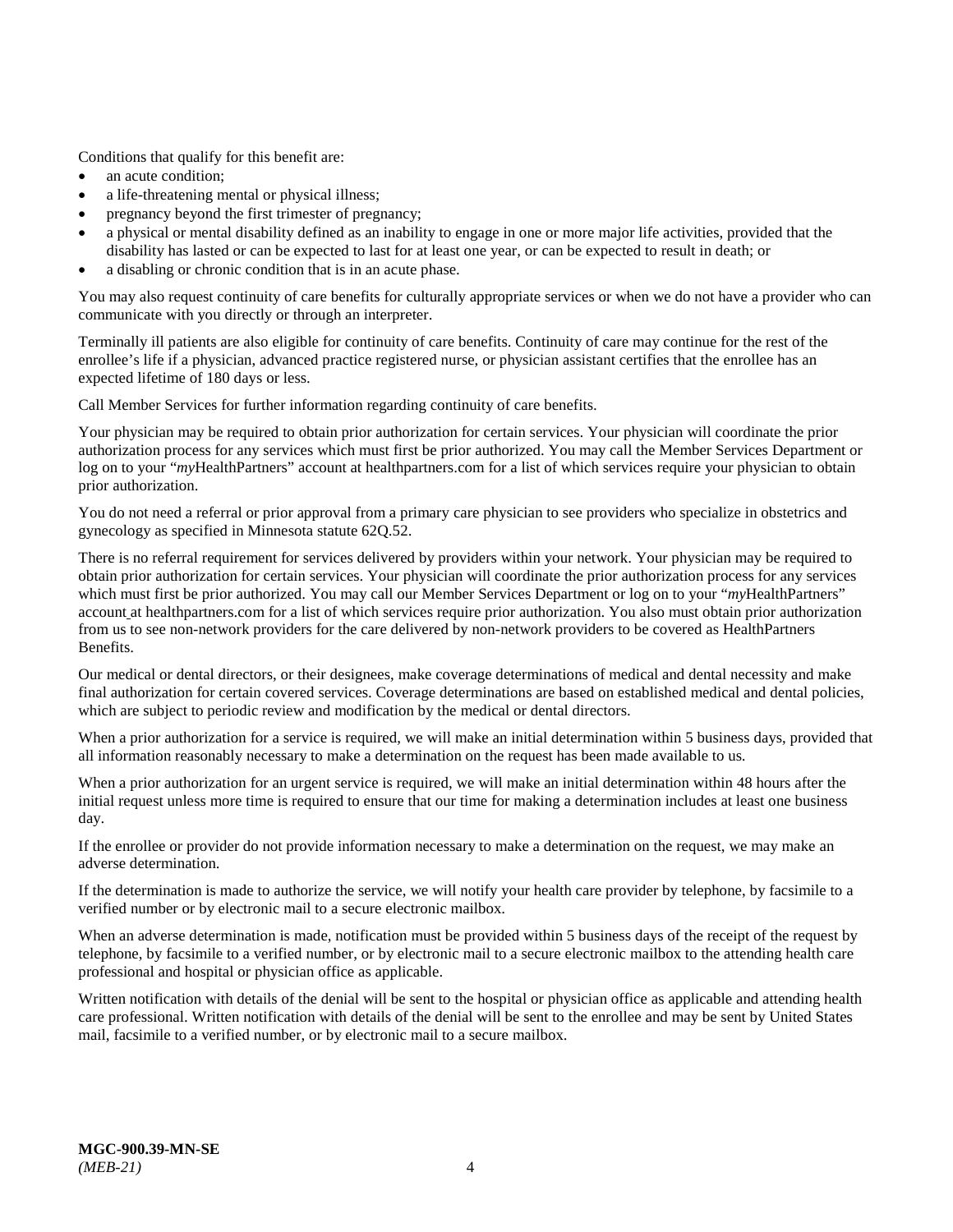If you want to request an expedited review, or have received an adverse determination and want to appeal that decision, you have a right to do so. If your complaint is not resolved to your satisfaction in the internal complaint and appeal process, you may request an external review under certain circumstances. Refer to the information regarding Appeals Involving Medical Necessity Determinations under "Disputes and Complaints" for a description of how to proceed.

Contracted convenience care clinics are designated on our website when you log on to your "*my*HealthPartners" account at [healthpartners.com.](https://www.healthpartners.com/hp/index.html) You must use a designated convenience care clinic to obtain the convenience care benefit detailed in the Benefits Chart.

Scheduled telephone care must be provided by a designated network provider.

Durable medical equipment and supplies must be obtained from or repaired by approved vendors.

Non-emergent, scheduled outpatient Magnetic Resonance Imaging (MRI) and Computed Tomography (CT) must be provided at a designated facility. Your physician or facility will obtain or verify authorization for these services with HealthPartners, as needed.

All services for the purpose of weight loss must be provided by a designated physician. Your physician will obtain or verify authorization for these services with HealthPartners, as needed.

Multidisciplinary pain management must be provided at designated facilities. Your physician or facility will obtain or verify authorization for these services from HealthPartners, as needed.

For Specialty Drugs that are self-administered, you must obtain the Specialty Drugs from a designated vendor to be covered as Network Benefits. Coverage is described in the Benefits Chart.

Call Member Services for more information on authorization requirements or approved vendors.

#### <span id="page-10-0"></span>**DISCLOSURE OF PAYMENTS FOR HEALTH CARE SERVICES**

If you request information on the allowable payment that a provider has agreed to accept from us for services specified by you, we shall, at no cost to you, provide a good faith estimate of the amount within 10 business days of your request.

#### <span id="page-10-1"></span>**STEP THERAPY OVERRIDE PROCESS**

If we require that you follow a step therapy protocol to get coverage of a specific drug, you may request to override this process if certain conditions apply. You can get more information on our step therapy protocols and requesting a step therapy override by calling Member Services or logging on to your "*my*HealthPartners" account at [healthpartners.com.](https://www.healthpartners.com/hp/index.html)

If a step therapy override request is denied by us, you or your prescribing health care provider, if designated by you, may appeal by using the complaint procedure under "Disputes and Complaints."

We shall respond to a step therapy override request or an appeal within five days of receipt of a complete request. In cases where exigent circumstances exist, we shall respond within 72 hours of receipt of a complete request.

If we do not respond within this timeline, the override request of appeal is granted and binding on us.

#### <span id="page-10-2"></span>**UNAUTHORIZED PROVIDER SERVICES**

- 1. Except as provided in paragraph 3, unauthorized provider services occur when you receive services:
	- a. From a non-network provider at a network hospital or ambulatory surgical center, when the services are rendered:
		- (1.) Due to unavailability of a network provider;
		- (2.) By a non-network provider without your knowledge; or
		- (3.) Due to the need for unforeseen services arising at the time services are being rendered; or
	- b. From a network provider that sends your specimen from the network provider's practice setting to a non-network laboratory, pathologist, or other medical testing facility.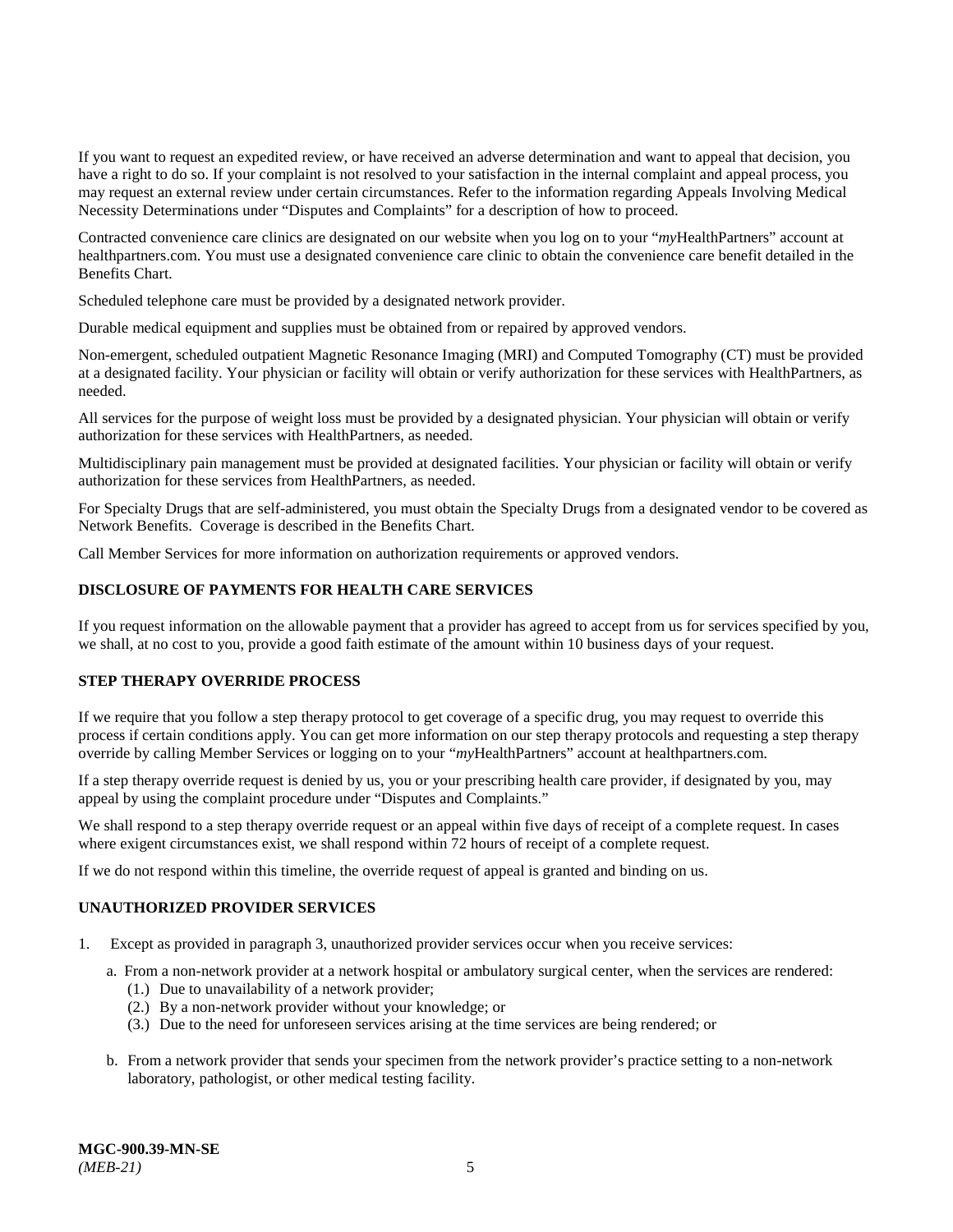- 2. Unauthorized provider services do not include emergency services as defined in Minnesota Statute 62Q.55, subdivision 3.
- 3. The services described in paragraph 1, clause (b) are not unauthorized provider services if you give advance written consent to the provider acknowledging that the use of a provider, or the services to be rendered, may result in costs not covered by the health plan.

Your financial responsibility for unauthorized provider services shall be the same cost-sharing requirements, including copayments, deductibles, coinsurance, coverage restrictions, and coverage limitations, as those applicable to services received from a network provider. A health plan company must apply your cost sharing amounts, including copayments, deductibles, and coinsurance, for non-network provider services to your annual out-of-pocket limit to the same extent payments to a participating provider would be applied.

#### **PRIOR AUTHORIZATION OF SERVICES**

If we require prior authorization of a service, the following rules apply:

- If the service is ordered by a Network Provider, the Network Provider is responsible for prior authorizing the service with us. If the Network Provider does not prior authorize the service with us, we will cover the service with no reduction in benefits to you.
- If the service is ordered by a Non-Network Provider, you or the Non-Network Provider are responsible for prior authorizing the service with us. If you or the Non-Network Provider do not prior authorize the service with us, the service will be subject to a retrospective review to see if it meets the definition of medically necessary care. If it is determined to be medically necessary, it will be covered at the non-network benefit level. If it is determined to be not medically necessary, you will be responsible for the cost of the service.

If you received prior authorization for services under the prior plan, we will accept that prior authorization for the first sixty days of coverage under this plan.

You can find the list of services that require prior authorization at [healthpartners.com.](https://www.healthpartners.com/hp/index.html)

#### <span id="page-11-0"></span>**ACCESS TO RECORDS AND CONFIDENTIALITY**

We comply with the state and federal laws governing the confidentiality and use of protected health information and medical or dental records. When your provider releases health information to us according to state law, we can use your protected health information when necessary, for certain health care operations, including: claims processing, including claims we make for reimbursement or subrogation; quality of care assessment and improvement; accreditation, credentialing, case management, care coordination and utilization management, disease management, premium rating, claims experience reporting to your employer or other health plan sponsor; (only upon certification by your employer or plan sponsor of the compliance of plan documents with the privacy requirements of the Health Insurance Portability and Accountability Act of 1996 ("HIPAA")), the evaluation of potential or actual claims against us, auditing and legal services, and other access and use without further authorization if required by another law. When you enrolled for coverage, you authorized our access to use your records as described in this paragraph, and this authorization remains in effect unless it is revoked.

## <span id="page-11-1"></span>**DEFINITIONS OF TERMS USED**

**Actively at Work.** This is the time period in which an enrollee is customarily performing all the regular duties of his/her occupation, at the usual place of employment or business, or at some location to which that employment requires travel. An enrollee is considered actively at work for the time period absent from work solely by reason of vacation or holiday, if the enrollee was actively at work on the last preceding regular work day.

**Admission.** This is the medically necessary admission to an inpatient facility for the acute care of illness or injury.

**Adverse Determination.** This means a decision made by us or our designee relating to an admission, extension of stay, or health care service that is partially or wholly adverse to the enrollee, including a decision to deny an admission, extension of stay, or health care service on the basis that it is not medically necessary.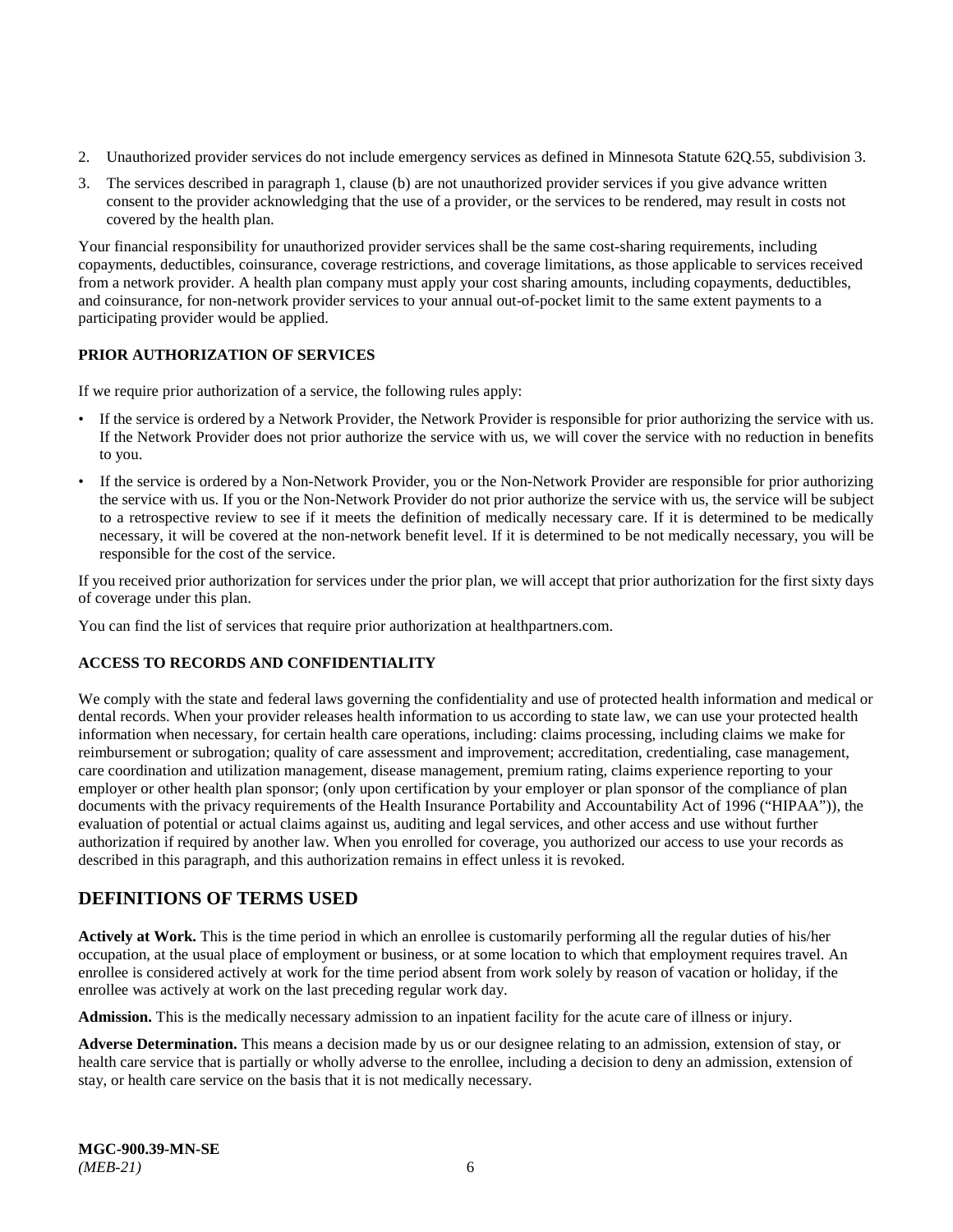**Authorized Representative.** This is a person appointed by you to act on your behalf in connection with an initial claim, an appeal of an adverse benefit determination, or both. To designate an authorized representative, you must complete and sign our "Appointment of Authorized Representative" form and return it to us. You should specify on the form the extent of the authorized representative's authority. This form is available by logging on to your "*my*HealthPartners" account at [healthpartners.com.](http://www.healthpartners.com/)

**CareLineSM Service**. This is a service which employs a staff of registered nurses who are available by phone to assist in assessing need for medical or dental care, and to coordinate after-hours care, as covered in this Certificate.

**Clinically Accepted Medical Services.** These are techniques or services that have been determined to be effective for general use, based on risk and medical implications. Some clinically accepted techniques are approved only for limited use, under specific circumstances.

**Convenience Clinic.** This is a clinic that offers a limited set of services and does not require an appointment.

**Cosmetic Surgery.** This is surgery to improve or change appearance (other than reconstructive surgery), which is not necessary to treat a related illness or injury.

**Covered Service.** This is a specific medical or dental service or item, which is medically necessary or dentally necessary and covered by us, as described in the Benefits Chart.

**Custodial Care.** This is supportive services focusing on activities of daily life that do not require the skills of qualified technical or professional personnel, including but not limited to, bathing, dressing and feeding.

**Dentally Necessary Care.** This is care which is limited to diagnostic testing, treatment, and the use of dental equipment and appliances which, in the judgment of a dentist, is required to prevent deterioration of dental health, or to restore dental function. Your general health condition must permit the necessary procedure(s). Decisions about dental necessity are made by the HealthPartners Dental Director or his or her designee.

**Eligible Dependents.** These are the persons shown below. Under this Certificate, a person who is considered an enrollee is not qualified as an eligible dependent. A person who is no longer an eligible dependent (as defined below) on an enrollee's Certificate may qualify for continuation of coverage within the group as provided in the "Continuation of Group Coverage" section of this Certificate.

- **1. Spouse.** This is an enrollee's current legal spouse. If both married spouses are covered as enrollees under this Certificate, only one spouse shall be considered to have any eligible dependents.
- **2. Child.** This is an enrollee's (a) natural or legally adopted child (effective from the date of the adoption or the date placed for adoption, whichever is earlier); (b) child for whom the enrollee or the enrollee's spouse is the legal guardian; (c) a child covered under a valid qualified medical child support order (as the term is defined under Section 609 of the Employee Retirement Income Security Act (ERISA) and its implementing regulations) which is enforceable against an enrollee\*; or (d) stepchild of the enrollee (that is, the child of the enrollee's spouse). In each case the child must be either under 26 years of age or a disabled dependent, as described below.
- \*(A description of the procedures governing qualified medical child support order determination can be obtained, without charge, from us.)
- **3. Qualified Grandchild.** This is a covered grandchild of an enrollee or an enrollee's spouse who resides with and is financially dependent on the covered grandparent. The grandchild must be either under 26 years of age or a disabled dependent, as described below.
- **4. Disabled Child.** This Certificate covers disabled children. A disabled child is a child who is and continues to be both (a) incapable of self-sustaining employment by reason of developmental disability, mental illness or disorder, or physical disability and (b) chiefly dependent upon the employee for support and maintenance, provided proof of such incapacity and dependency is furnished to us by the employee within 31 days of the child's attainment of the limiting age and subsequently as may be required by us, but not more frequently than annually after the two-year period following the child's attainment of the limiting age. Any notice regarding termination of coverage due to attainment of the limiting age will notify you of this right.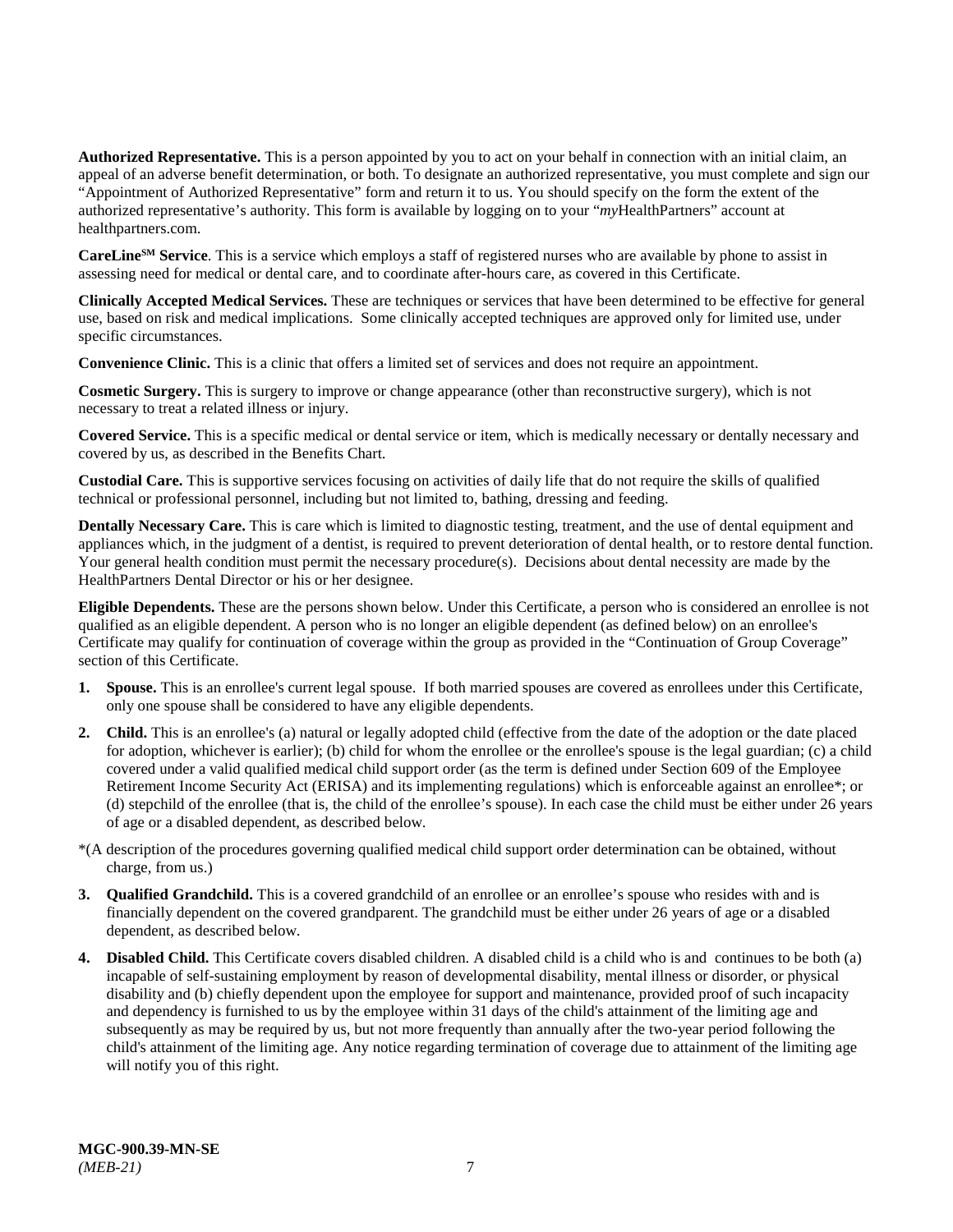**5. Disabled Dependent.** This Certificate covers disabled dependents. A disabled dependent is a person who is and continues to be both: (a) incapable of self-sustaining employment by reason of developmental disability, mental illness or disorder, or physical disability; and (b) chiefly dependent upon you for support and maintenance. Disabled dependents are not subject to any pre-existing condition limitations, or insurability, eligibility, or health underwriting approval.

**Emergency Accidental Dental Services.** These are services required immediately, because of a dental accident.

**Emergency Health Care Service.** This means a health care service necessary to treat a medical condition in which the absence of immediate medical attention could reasonably be expected to result in a condition described below:

- a medical condition manifesting itself by acute symptoms of sufficient severity (including severe pain) such that the absence of immediate medical attention could reasonably be expected to result in
	- o placing the health of the individual (or, with respect to a pregnant woman, the health of the woman or her unborn child) in serious jeopardy,
	- o serious impairment to bodily functions, or
	- o serious dysfunction of any bodily organ or part.

**Enrollee.** This is a person who is eligible through the group health plan sponsor's Group Policy, applies and is accepted by us for coverage under this Certificate.

**Enrollment Date.** This is the first day of coverage under this Certificate, or the first day of the waiting period, if earlier.

**Facility.** This is a licensed medical center, clinic, hospital, skilled nursing care facility or outpatient care facility, lawfully providing a medical or dental service in accordance with applicable governmental licensing privileges and limitations.

**Group Health Plan Sponsor.** This is the purchaser of this Certificate's group medical coverage, which covers the enrollee and any eligible dependents.

**Habilitative Care.** This is speech, physical or occupational therapy which is rendered for congenital, developmental or medical conditions which have significantly limited the successful initiation of normal speech and motor development. To be considered habilitative, measurable functional improvement and measurable progress must be made toward achieving functional goals, within a predictable period of time toward an insured's maximum potential ability.

**Health Care Provider (Provider).** This is any licensed non-physician (excluding naturopathic providers), including a podiatrist, optometrist or chiropractor, lawfully performing a medical or dental service within the scope of his or her license and in accordance with applicable governmental licensing privileges and limitations, who renders direct patient care as covered in this Certificate.

**Health Care Service.** This means:

- a health care procedure, treatment, or service provided by a health care facility or a physician office;
- a health care procedure, treatment, or service provided by a doctor of medicine, doctor of osteopathy, or other health professional within the scope of practice for that professional; or
- the provision of pharmaceutical products or services, medical supplies, or durable medical equipment.

**Home Hospice Program.** This is a coordinated program of home-based, supportive and palliative care, for terminally ill patients and their families, to assist with the advanced stages of an incurable disease or condition. The services provided are comfort care and are not intended to cure the disease or medical condition, or to prolong life, in accordance with an approved home hospice treatment plan.

**Hospital.** This is a licensed facility, lawfully providing medical services in accordance with governmental licensing privileges and limitations, and which is recognized as an appropriate facility by us. A hospital is not a nursing home, or convalescent facility.

**Illness.** This is a sickness or disease, including all related conditions and recurrences, requiring medically necessary treatment.

**Injury.** This is an accident to the body, requiring medical treatment.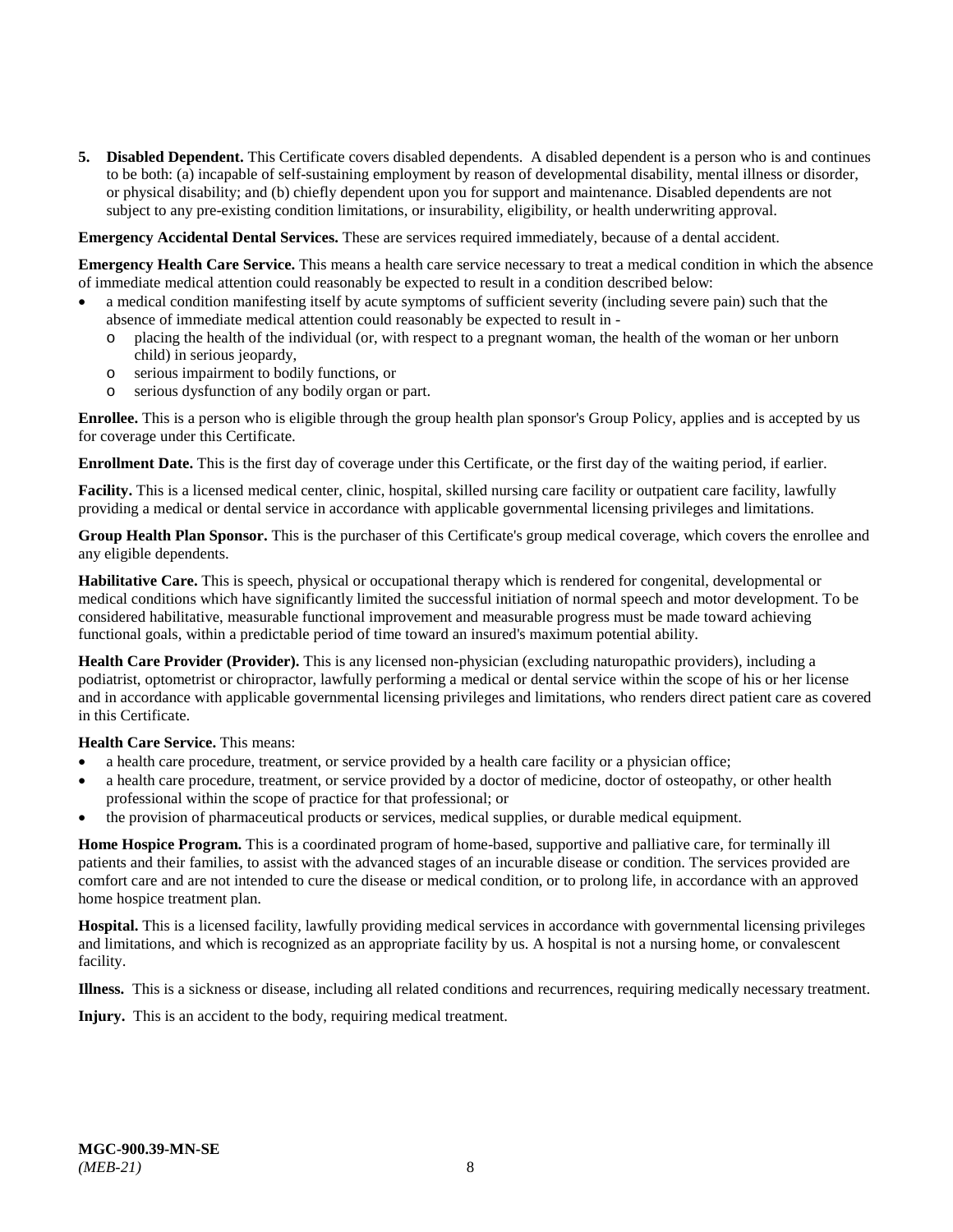**Inpatient.** This is a medically necessary confinement for acute care of illness or injury, other than in a hospital's outpatient department, where a charge for room and board is made by the hospital or skilled nursing facility. We cover a semi-private room, unless a physician recommends that a private room is medically necessary. In the event you choose to receive care in a private room under circumstances in which it is not medically necessary, our payment toward the cost of the room shall be based on the average semi-private room rate in that facility.

**Insured.** This is the enrollee covered for benefits under this Certificate, and all of his or her eligible and enrolled dependents. When used in this Certificate, "you" or "your" has the same meaning.

**Investigative.** As determined by us, a drug, device, medical, behavioral health or dental treatment is investigative if reliable evidence does not permit conclusions concerning its safety, effectiveness, or positive effect on health outcomes and will be considered investigative unless all of the following categories of reliable evidence are met:

- There is final approval from the appropriate government regulatory agency, if required. This includes whether a drug or device can be lawfully marketed for its proposed use by the United States Food and Drug Administration (FDA); and
- The drug or device or medical, behavioral health or dental treatment or procedure is not the subject of ongoing Phase I, II or III clinical trials; and
- The drug, device or medical, behavioral health or dental treatment or procedure is not under study and further studies are not needed (such as post-marketing clinical trial requirements) to determine maximum tolerated dose, toxicity, safety, effect on health outcomes or efficacy as compared to existing standard means of treatment or diagnosis; and
- There is conclusive evidence in major peer-reviewed medical journals demonstrating the safety, effectiveness and positive effect on health outcomes (the beneficial effects outweigh any harmful effects) of the service or treatment when compared to standard established service or treatment. Each article must be of well-designed investigations, using generally acceptable scientific standards that have been produced by nonaffiliated, authoritative sources with measurable results. Case reports do not satisfy this criterion. This also includes consideration of whether a drug is included in one of the standard reference compendia or "Major Peer Reviewed Medical Literature" (defined below) for use in the determination of a medically necessary accepted indication of drugs and biologicals used off-label as appropriate for its proposed use.

**Major Peer Reviewed Medical Literature.** This means articles from major peer reviewed medical journals that have recognized the drug or combination of drugs' safety and effectiveness for treatment of the indication for which it has been prescribed. Each article shall meet the uniform requirements for manuscripts submitted to biomedical journals established by the International Committee of Medical Journal Editors or be published in a journal specified by the United States Secretary of Health and Human Services pursuant to United States Code, title 42, section 1395x, paragraph (t), clause (2), item (B), as amended, as acceptable peer review medical literature. Each article must use generally acceptable scientific standards and must not use case reports to satisfy this criterion.

**Maintenance Care.** This is supportive services, including skilled or non-skilled nursing care, to assist you when your condition has not improved or has deteriorated significantly over a measurable period of time (generally a period of two months). Care may be determined to be maintenance care, regardless of whether your condition requires skilled medical care or the use of medical equipment.

**Medically Necessary Care.** This is health care services appropriate, in terms of type, frequency, level, setting, and duration, to the enrollee's diagnosis or condition, and diagnostic testing and preventive services. Medically necessary care must be consistent with generally accepted practice parameters as determined by health care providers in the same or similar general specialty as typically manages the condition, procedure, or treatment at issue and must:

- help restore or maintain your health; or
- prevent deterioration of your condition.

The fact that an authorized network, or non-network, provider prescribes treatment does not necessarily mean the treatment is covered under this Certificate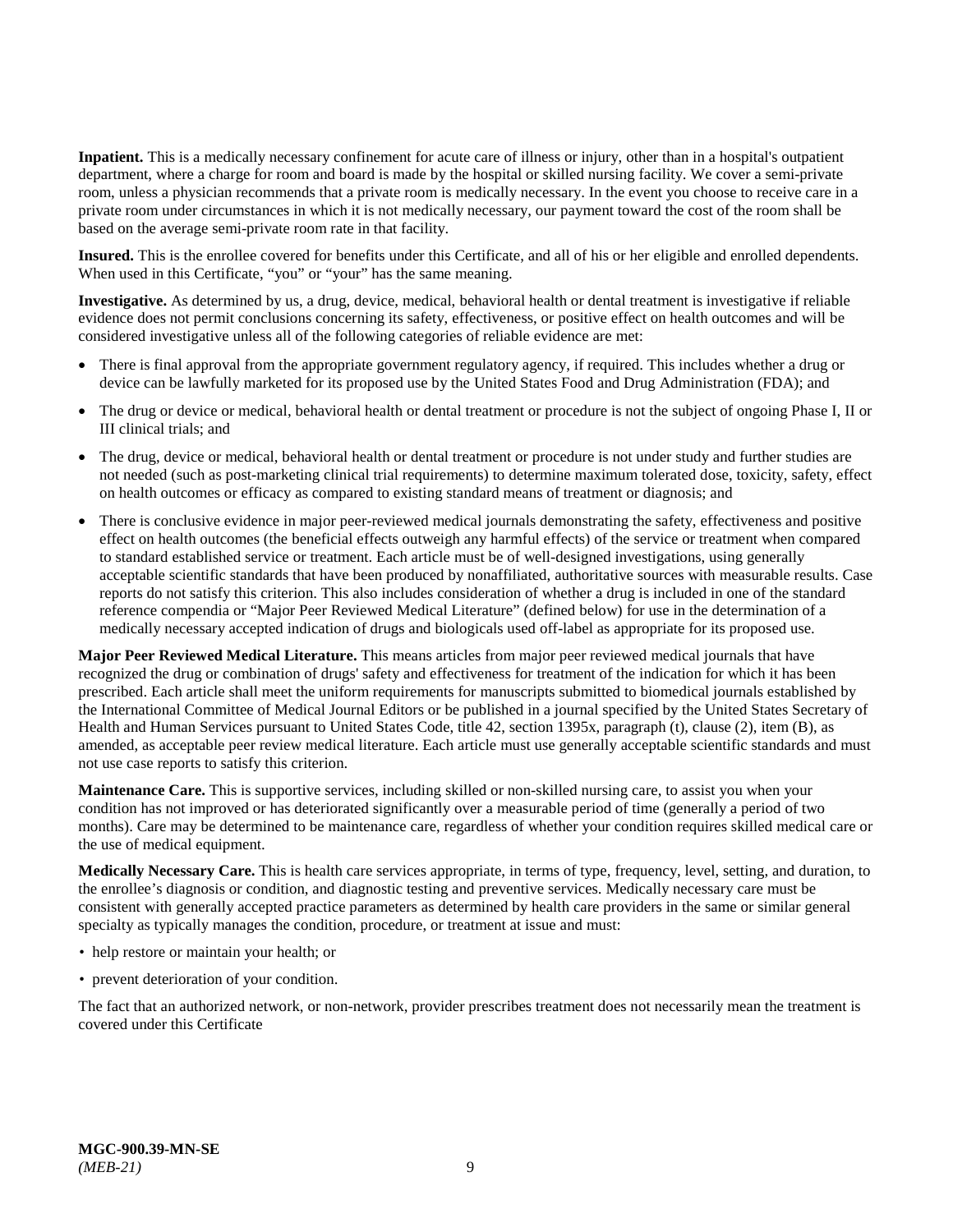**Medicare.** This is the federal government's health insurance program under Social Security Act Title XVIII. Medicare provides health benefits to people who are age 65 or older, or who are permanently disabled. The program has two parts: Part A and Part B. Part A generally covers the costs of hospitals and extended care facilities. Part B generally covers the costs of professional medical services. Both parts are subject to Medicare deductibles.

**Mental Health Professional.** This is a psychiatrist, psychologist, or mental health therapist licensed for independent practice, lawfully performing a mental or chemical health service in accordance with governmental licensing privileges and limitations, who renders mental or chemical health services, as covered in this Certificate. For inpatient services, these mental health professionals must be working under the order of a physician.

**Outpatient.** This is medically necessary diagnosis, treatment, services or supplies provided by a hospital's outpatient department, or a licensed surgical center and other ambulatory facility (other than in any physician's office).

**Physician.** This is a licensed medical doctor, or doctor of osteopathy, lawfully performing a medical service, in accordance with governmental licensing privileges and limitations, who renders medical or surgical care, as covered in this Certificate.

**Prescription Drug.** This is any medical substance for prevention, diagnosis or treatment of injury, disease or illness approved and/or regulated by the Federal Food and Drug Administration (FDA). It must (1) bear the legend: "Caution: Federal Law prohibits dispensing without a prescription" or "Rx Only"; and (2) be dispensed only by authorized prescription of any physician or legally authorized health care provider under applicable state law. Drugs that are newly approved by the FDA must be reviewed by HealthPartners Pharmacy and Therapeutics Committee. This process may take up to six months after market availability.

**Prior Authorization.** This means a determination by our medical or dental directors, or their designees, that an admission, extension of stay, or other health care service has been reviewed and that, based on the information provided, it satisfies our utilization review requirements. We will then pay for the covered benefit, provided the general exclusion provisions, and any deductible, copayment, coinsurance, or other policy requirements have been met.

**Reconstructive Surgery.** This is limited to reconstructive surgery, incidental to or following surgery, resulting from injury, illness or other disease of the involved part, or to correct a covered dependent child's congenital disease or anomaly which has resulted in a functional defect as determined by the attending physician.

**Rehabilitative Care.** This is a restorative service, which is provided for the purpose of obtaining significant functional improvement, within a predictable period of time, (generally within a period of two months) toward a patient's maximum potential ability to perform functional daily living activities.

**Residential Behavioral Health Treatment Facility.** This is a facility licensed under state law for the treatment of mental health or substance use disorders and that provides inpatient treatment of those conditions by, or under the direction of, a physician. The facility provides continuous, 24-hour supervision by a skilled staff who are directly supervised by health care professionals. Skilled nursing and medical care are available each day. A residential behavioral health treatment facility does not, other than incidentally, provide educational or recreational services as part of its treatment program.

**Skilled Nursing Facility.** This is a licensed skilled nursing facility, lawfully performing medical services in accordance with governmental licensing privileges and limitations, and which is recognized as an appropriate facility by us, to render inpatient post-acute hospital and rehabilitative care and services to you when your condition requires skilled nursing facility care. It does not include facilities which provide treatment of mental or chemical health.

**Waiting Period.** This is, for a potential insured, the period that must pass before the insured is eligible, under the group health plan sponsor's eligibility requirements, for coverage under this Certificate.

## <span id="page-15-0"></span>**SERVICES NOT COVERED**

#### **In addition to any other benefit exclusions, limitations or terms specified in this Certificate, we will not cover charges incurred for any of the following services, except as specifically described in the Benefits Chart:**

1. Treatment, procedures or services or drugs which are not medically or dentally necessary and/or which are primarily educational in nature or for your vocation, comfort, convenience, appearance, or recreation, including skills training.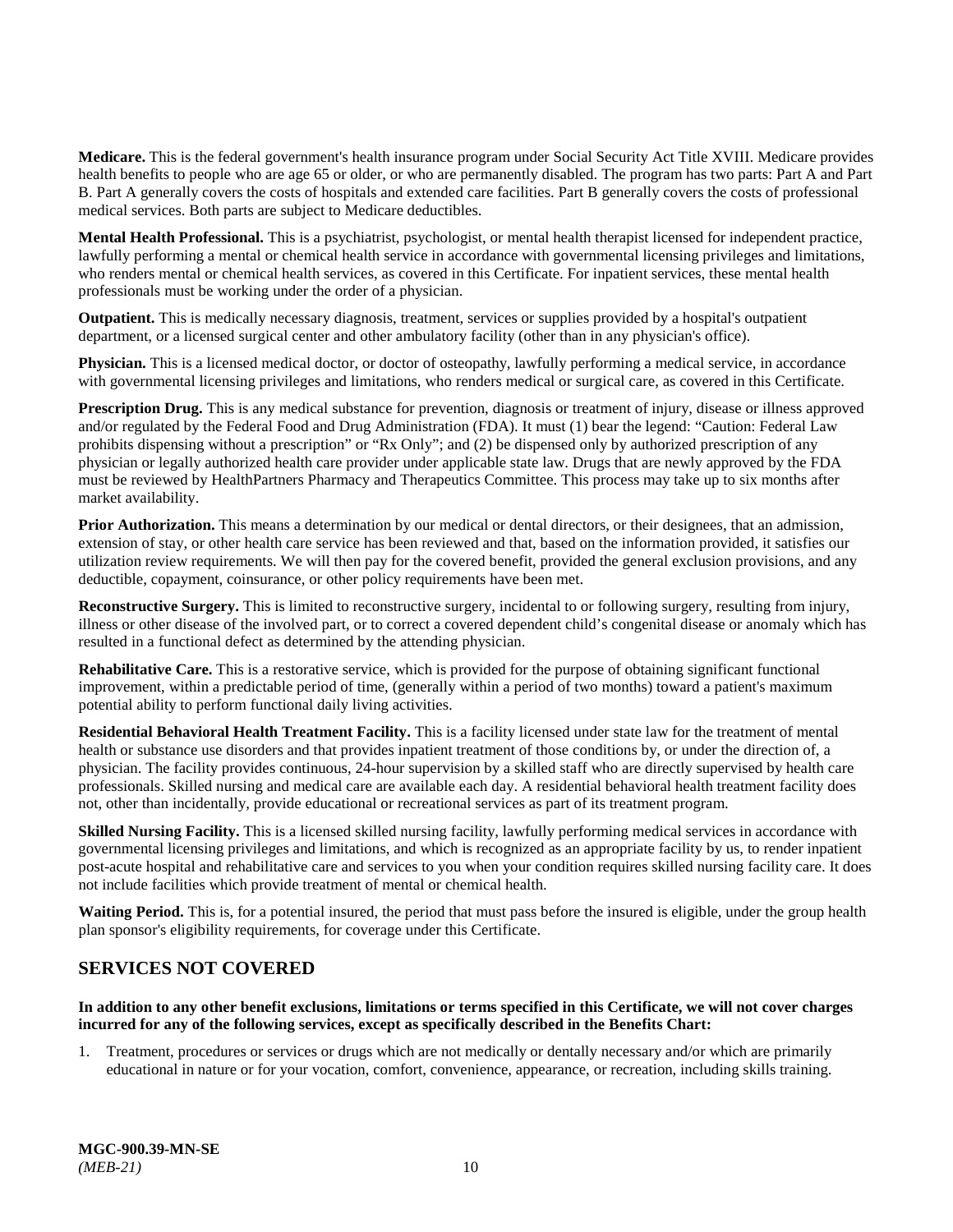- 2. Procedures, technologies, treatments, facilities, equipment, drugs and devices which are considered investigative, or otherwise not clinically accepted medical or dental services. We consider the following transplants to be investigative and do not cover them: surgical implantation of mechanical devices functioning as a permanent substitute for a human organ except as specified elsewhere in this Certificate, non-human organ implants and/or transplants not specifically listed in this Certificate. While complications related to an excluded transplant are covered, services which would not be performed but for the transplant, are not covered.
- 3. Intensive behavioral therapy treatment programs for the treatment of autism spectrum disorders, including Applied Behavior Analysis (ABA), Intensive Early Intervention Behavior Therapy (IEIBT), and Lovaas.
- 4. Rest and respite services and custodial care, except as respite services are specifically described in the Benefits Chart under the subsection "Home Hospice Services". This includes all services, medical equipment and drugs provided for such care.
- 5. Halfway houses, extended care facilities, including shelter services, correctional services, detention services, transitional services, group homes, foster care services and wilderness programs.
- 6. Foster care, adult foster care and any type of family child care provided or arranged by the local state or county.
- 7. Services associated with non-covered services, including, but not limited to, diagnostic tests, monitoring, laboratory services, drugs and supplies. This exclusion does not apply to medically necessary complications related to an excluded service if they would otherwise be covered under this Certificate.
- 8. Services from non-medically or non-dentally licensed facilities or providers and services outside the scope of practice or license of the individual or facility providing the service.
- 9. Cosmetic surgery, cosmetic services and treatments, including drugs, primarily for the improvement of your appearance or self-esteem, including, but not limited to, augmentation procedures, reduction procedures and scar revision. This exclusion does not apply to services for port wine stain removal, reconstructive surgery and emergency care required due to complications of cosmetic surgery.
- 10. Dental treatment, procedures or services not listed in the Benefits Chart.
- 11. Vocational rehabilitation and recreational or educational therapy. Recreation therapy is therapy provided solely for the purpose of recreation, including but not limited to: (a) requests for physical therapy or occupational therapy to improve athletic ability, and (b) braces or guards to prevent sports injuries.
- 12. Health services and certifications when required by third parties, including for purposes of insurance, legal proceedings, licensure and employment, and when such services are not preventive care or otherwise medically necessary, such as custody evaluations, vocational assessments, reports to the court, parenting assessments, risk assessments for sexual offenses, education classes for Driving Under the Influence (DUI)/Driving While Intoxicated (DWI) competency evaluations, and adoption studies. This exclusion does not apply to chemical dependency treatment for which coverage is required by Minnesota Statute 62Q.137.
- 13. Court ordered treatment, except as described in the Benefits Chart under the subsections "Mental Health Services" and "Office Visits for Illness or Injury" or as otherwise required by law.
- 14. Treatment of infertility, including but not limited to, office visits, laboratory and diagnostic imaging services and drugs for the treatment of infertility; assisted reproduction, including, but not limited to gamete intrafallopian tube transfer (GIFT), zygote intrafallopian tube transfer (ZIFT), intracytoplasmic sperm injection (ICSI), and/or in-vitro fertilization (IVF), and all charges associated with such procedures; reversal of sterilization; artificial insemination; and sperm, ova or embryo acquisition, retrieval or storage; however, we do cover office visits and consultations to diagnose infertility.
- 15. Services related to the establishment of surrogate pregnancy and fees for a surrogate. However, pregnancy and maternity services are covered for an insured under this Certificate including a surrogate pregnancy.
- 16. Routine foot care, unless the services meet our criteria for medically necessary care. Certain foot care is considered medically necessary for insureds that have been diagnosed with certain medical conditions such as diabetes mellitus. If you have questions about what is covered call Member Services
- 17. Vision correction surgeries such as keratotomy and keratorefractive surgeries, including LASIK surgery, except as specifically described in the medical coverage criteria.
- 18. Eyeglasses, contact lenses and their fitting, measurement and adjustment, except as specifically described in the Benefits Chart. This exclusion does not apply to pediatric eyewear.
- 19. Communication aids or devices: equipment to create, replace or augment communication abilities including, but not limited to, speech processors, receivers, communication boards, or computer or electronic assisted communication.
- 20. Hearing aids (implantable and external, including osseointegrated or bone anchored) and their fitting, except as specifically described in this Certificate. This exclusion does not apply to cochlear implants.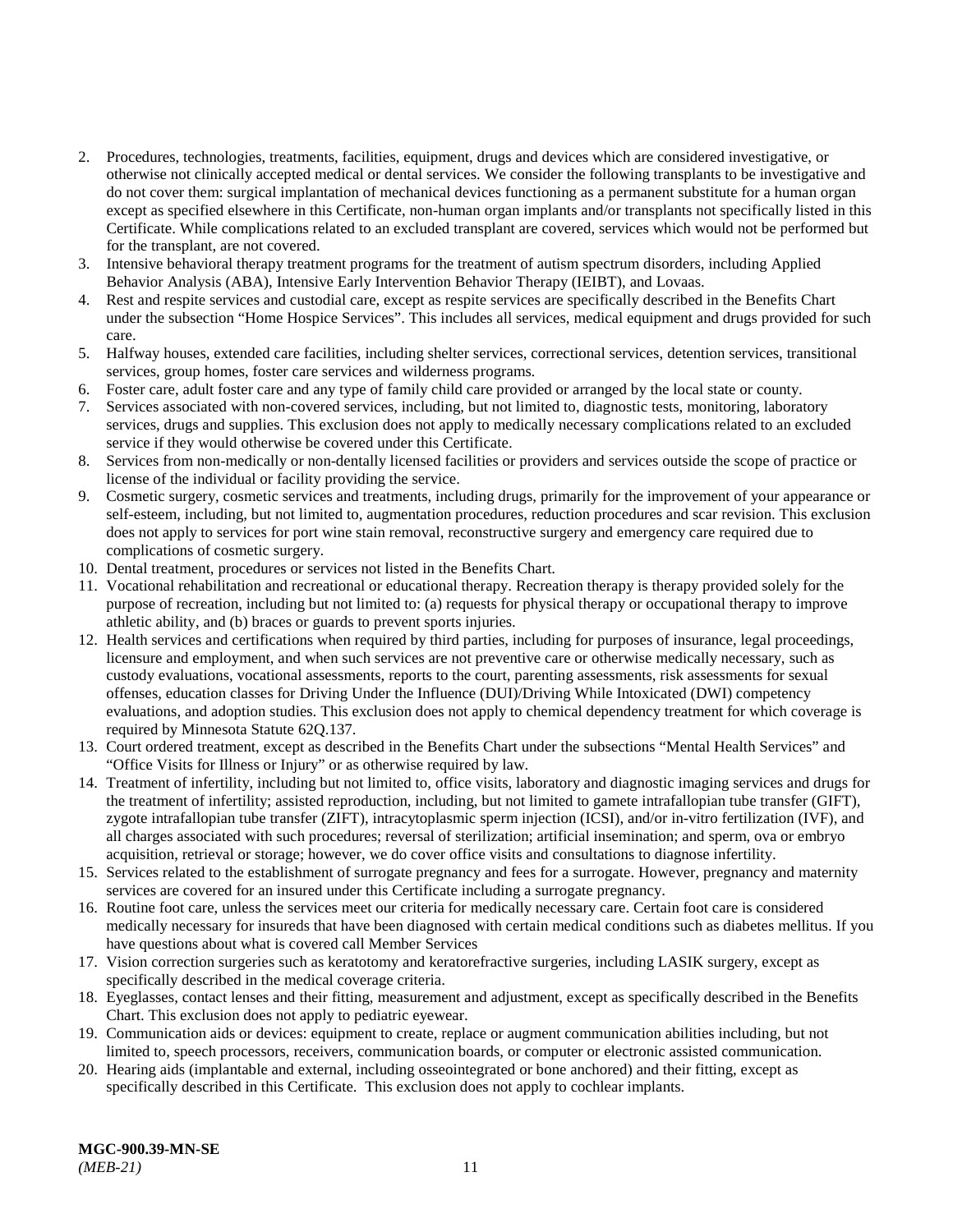- 21. Medical Food. Enteral feedings, unless they are the sole source of nutrition used to treat a life-threatening condition, nutritional supplements, over-the-counter electrolyte supplements and infant formula, except as required by Minnesota law. This exclusion does not apply to special dietary treatment for Phenylketonuria (PKU) if it is recommended by a physician or oral amino acid based elemental formula or other items if they meet HealthPartners medical coverage criteria.
- 22. Genetic counseling and genetics studies except when the results would influence a treatment or management of a condition or family planning decision. Our medical policies (medical coverage criteria) are available by calling Member Services, or logging on to your "*my*HealthPartners" account at [healthpartners.com.](https://www.healthpartners.com/hp/index.html)
- 23. Services provided by a family member of the enrollee, or a resident in the enrollee's home.
- 24. Religious counseling; marital/relationship counseling and sex therapy.
- 25. Private duty nursing services, except for training for ventilator-dependent persons as described in the Inpatient Hospital Services section of the Benefits Chart. This exclusion does not apply to Home Care Services if the insured is also covered under Medical Assistance under Minnesota chapter 256B to the extent that the services are covered under section 256B.0625, subdivision 7, with the exception of section 256B.0654, subdivision 4.
- 26. Services that are paid by other primary insurance coverage.
- 27. For Non-Network Benefits, the portion of a billed charge for an otherwise covered service by a provider, which is in excess of the usual and customary charges. We also do not cover charges or a portion of a charge which is either a duplicate charge for a service or charges for a duplicate service.
- 28. Charges for services (a) for which a charge would not have been made in the absence of insurance or health plan coverage, or (b) which you are not obligated to pay.
- 29. Provider and/or insured travel and lodging incidental to travel, regardless if it is recommended by a physician except as specified in the Transplant Travel Benefit section of the Benefits Chart.
- 30. Health club memberships.
- 31. Massage therapy for the purpose of comfort or convenience of the insured.
- 32. Replacement of prescription drugs, medications, equipment and supplies due to loss, damage or theft.
- 33. Autopsies, unless we request an autopsy to resolve a claim dispute.
- 34. Your plan does not provide Network Benefits for: services received from Non-Network providers; charges for transplants received at non-designated facilities; charges for Magnetic Resonance Imaging (MRI) and Computed Tomography (CT) received at non-designated facilities; charges for weight loss services provided by non-designated providers, except as described in this Group Certificate under "unauthorized provider services."
- 35. Accident related dental services if treatment is (1) provided to teeth which are not sound and natural, (2) to teeth which have been restored, (3) initiated beyond six months from the date of the injury, (4) received beyond the initial treatment or restoration, or (5) received beyond twenty-four months from the date of injury.
- 36. Nonprescription (over the counter) drugs or medications, including, but not limited to, vitamins, supplements, homeopathic remedies and non-FDA approved drugs, unless listed on the formulary drug list and prescribed by a physician or legally authorized health care provider under applicable state and federal law.
- 37. Charges for sales tax.
- 38. Charges for elective home births.
- 39. Professional services associated with substance abuse interventions. A "substance abuse intervention" is a gathering of family and/or friends to encourage a person covered under this certificate to seek substance abuse treatment.
- 40. Services provided by naturopathic providers.
- 41. Oral surgery to remove wisdom teeth, except as covered for an individual to the end of the month in which they turn 19 as specified in the pediatric dental amendment.
- 42. Acupuncture.
- 43. All drugs used for sexual dysfunction.
- 44. Orthognathic treatment or procedures and all related services, unless it is required to treat TMD, CMD, cleft lip and cleft palate, and it meets our medical coverage criteria.
- 45. Commercial weight loss programs and exercise programs, and all weight loss/bariatric surgery.
- 46. Treatment, procedures, or services or drugs which are provided when you are not covered under this Certificate.
- 47. Non-medical or non-dental administrative fees and charges including but not limited to medical or dental record preparation charges, appointment cancellation fees, after hours appointment charges, and interest charges.
- 48. Medical cannabis.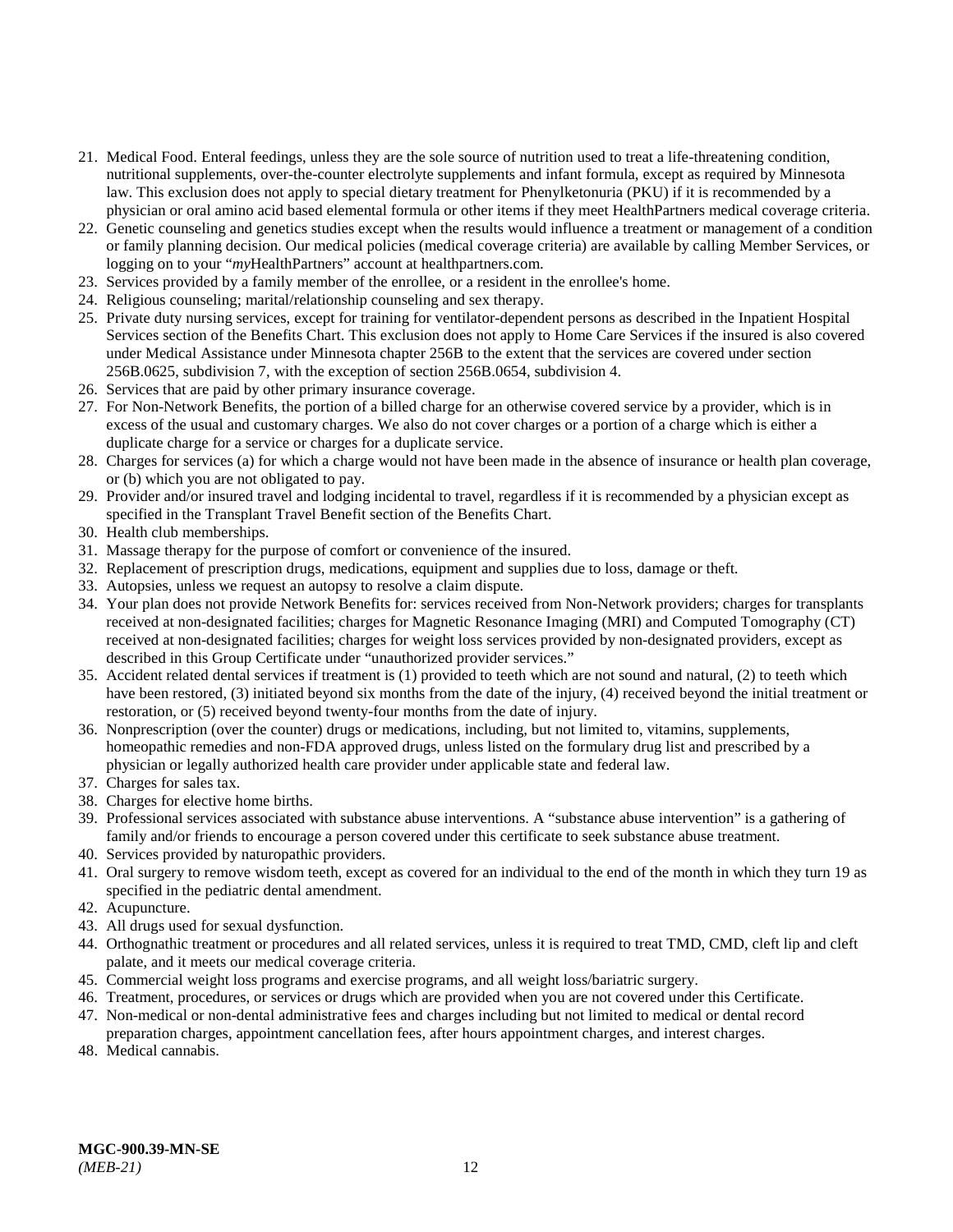- 49. Drugs on the Excluded Drug List. The Excluded Drug List includes select drugs within a therapy class that are not eligible for coverage. This includes drugs that may be excluded for certain indications. You can find our Excluded Drug List is available at [healthpartners.com.](https://www.healthpartners.com/hp/index.html) This exclusion does not apply to formulary exceptions for anti-psychotic drugs. See definition of Formulary in the Benefits Chart.
- 50. Drugs that are newly approved by the FDA until they are reviewed and approved by HealthPartners Pharmacy and Therapeutics Committee.
- 51. Hair prostheses (wigs), except as specifically described in the Benefits Chart.
- 52. Charges for phone, data, software or mobile applications/apps unless specifically described as covered in our medical coverage criteria for the device or service.

## <span id="page-18-0"></span>**DISPUTES AND COMPLAINTS**

#### <span id="page-18-1"></span>**DETERMINATION OF COVERAGE**

Eligible services are covered only when medically or dentally necessary for the proper treatment of an insured. Our medical or dental directors, or their designees, make coverage determinations of medical or dental necessity, restrictions on access and appropriateness of treatment, and they make final authorization for covered services. Coverage determinations are based on established medical policies, which are subject to periodic review and modification by the medical or dental directors. Frequency limits, deductibles, copayments or coinsurance, or other maximums or limits for certain covered pediatric dental services may not apply for certain medical conditions if you meet specific coverage criteria set by our dental directors. Covered prescription drugs are based on requirements established by the HealthPartners Pharmacy and Therapeutics Committee, and are subject to periodic review and modification.

#### <span id="page-18-2"></span>**COMPLAINTS**

**1. In General:** We have a complaint procedure to resolve claims and disputes between or on behalf of insureds, applicants and us. Complaints should be made in writing or orally. They may be medical or dental or non-medical or non-dental in nature, or may concern the provision of care, administrative actions, or claims related to this Certificate. Our insured complaint system is limited to insureds, applicants, former insureds, or anyone acting on behalf of an insured, applicant or former insured seeking to resolve a dispute which arose during their coverage or application for coverage.

#### **2. Definitions:**

**Complaint**. This is any grievance by a complainant, as defined below, against us which has been submitted by a complainant and which is not under litigation. Examples of complaints are the scope of coverage for health care services; eligibility issues; denials, cancellations, or nonrenewals of coverage; administrative operations; and the quality, timeliness, and appropriateness of health care services provided. If the complaint is from an applicant, the complaint must relate to the application. If the complaint is from a former enrollee, the complaint must relate to services received during the time the individual was an enrollee.

**Complainant**. This is an enrollee, applicant, or former enrollee, or anyone acting on behalf of an enrollee, applicant or former enrollee, who submits a complaint.

#### **3. Complaint and Appeal Process**

#### **a. Complaints:**

A complainant may submit a complaint to the Member Services Department either in writing or orally. A written complaint will be considered a first level appeal under the appeal process described in paragraph b. The Member Services Department will make every effort to resolve the complaint. The Member Services Department will investigate the complaint and provide for informal discussions. If the oral complaint is not resolved to the complainant's satisfaction within 10 business days of receipt of the complaint, we will provide an appeal form to the complainant, which must be completed and returned to the Member Services Department for further consideration. We will offer to assist the complainant in completing this form. We will also offer to complete the form and mail it to the complainant for a signature.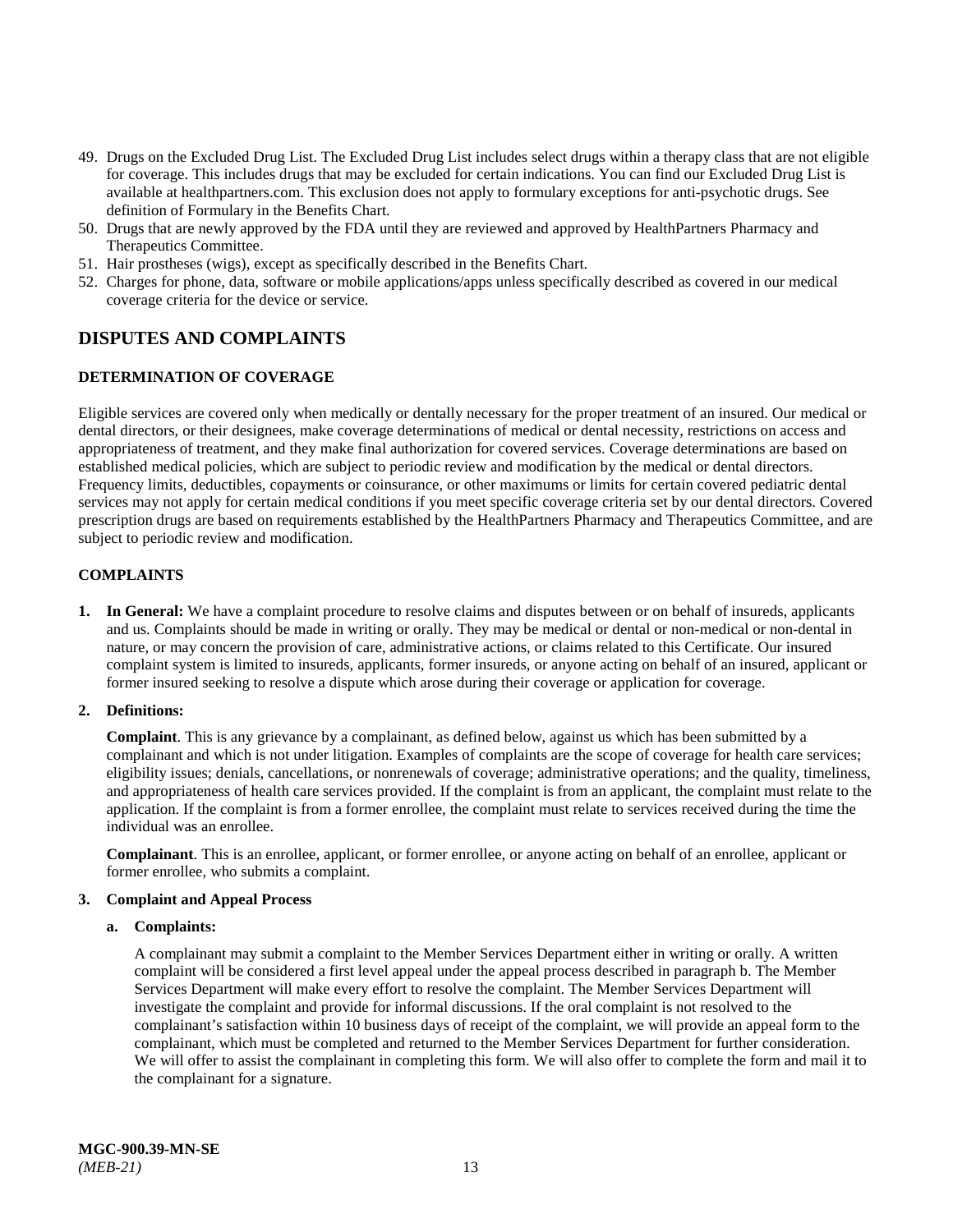If your claim for medical services was denied based on our clinical coverage criteria, you or your provider can discuss the decision with a clinician who reviewed the request for coverage. Call Member Services for assistance.

At any time, the complainant may also file a complaint with the Commissioner of Commerce, either in writing to MN Department of Commerce, Consumer Protection, 85 7<sup>th</sup> Place East, Suite 280, Saint Paul, MN 55101 or by calling (651) 539-1500 or toll-free 1-800-657-3602.

#### **b. Appeals Process:**

A complainant can seek further review of a complaint not resolved through the complaint process described above. The steps in this appeal process are outlined below.

**(1.) First Level Appeal.** You or your authorized representative must file your appeal within 180 days of the adverse determination. Send your written request for review, including comments, documents, records and other information relating to the appeal, the reasons you believe you are entitled to benefits, and any supporting documents to:

HealthPartners Insurance Company Member Services Department 8170 33rd Avenue South P.O. Box 1309 Minneapolis, MN 55440-1309<br>Telephone: (952) 883-5000

Outside the metro area: 1-800-883-2177

We will notify the complainant within 10 business days that we received the appeal, unless the appeal has been resolved to the complainant's satisfaction within those 10 business days.

Upon request and at no charge to you, you will be given reasonable access to and copies of all documents, records and other information relevant to your appeal and you may also present evidence and testimony as part of the appeals process.

**Concurrent Care Appeal.** If you are appealing a reduction or termination of an ongoing course of treatment that has been previously approved by us, you will have continued coverage under the plan, pending the final outcome of the appeal, including subsequent levels of appeal. This does not apply to requests for an extension to the already approved period of treatment or number of visits.

We will review your appeal and will notify you of our decision in accordance with the following timelines:

#### **Appeals Involving Medical Necessity Determinations.**

If the appeal concerns urgent services, you and your health care provider may request an expedited review either orally or in writing. Within 72 hours of such request, a decision on your appeal will be made.

If the appeal concerns non-urgent services, a decision on your appeal will be made within 15 calendar days.

This time period may be extended for up to 4 days if, due to circumstances beyond our control, we are unable to make the decision within the 15-day period. If we request an extension we will notify you in advance of the extension and the reasons for the extension.

#### **All Other Appeals.**

A decision on your appeal will be made within 30 calendar days.

This time period may be extended for up to 15 days if you agree. If we request an extension we will notify you in advance of the extension and the reasons for the extension.

All notifications described above will comply with applicable law.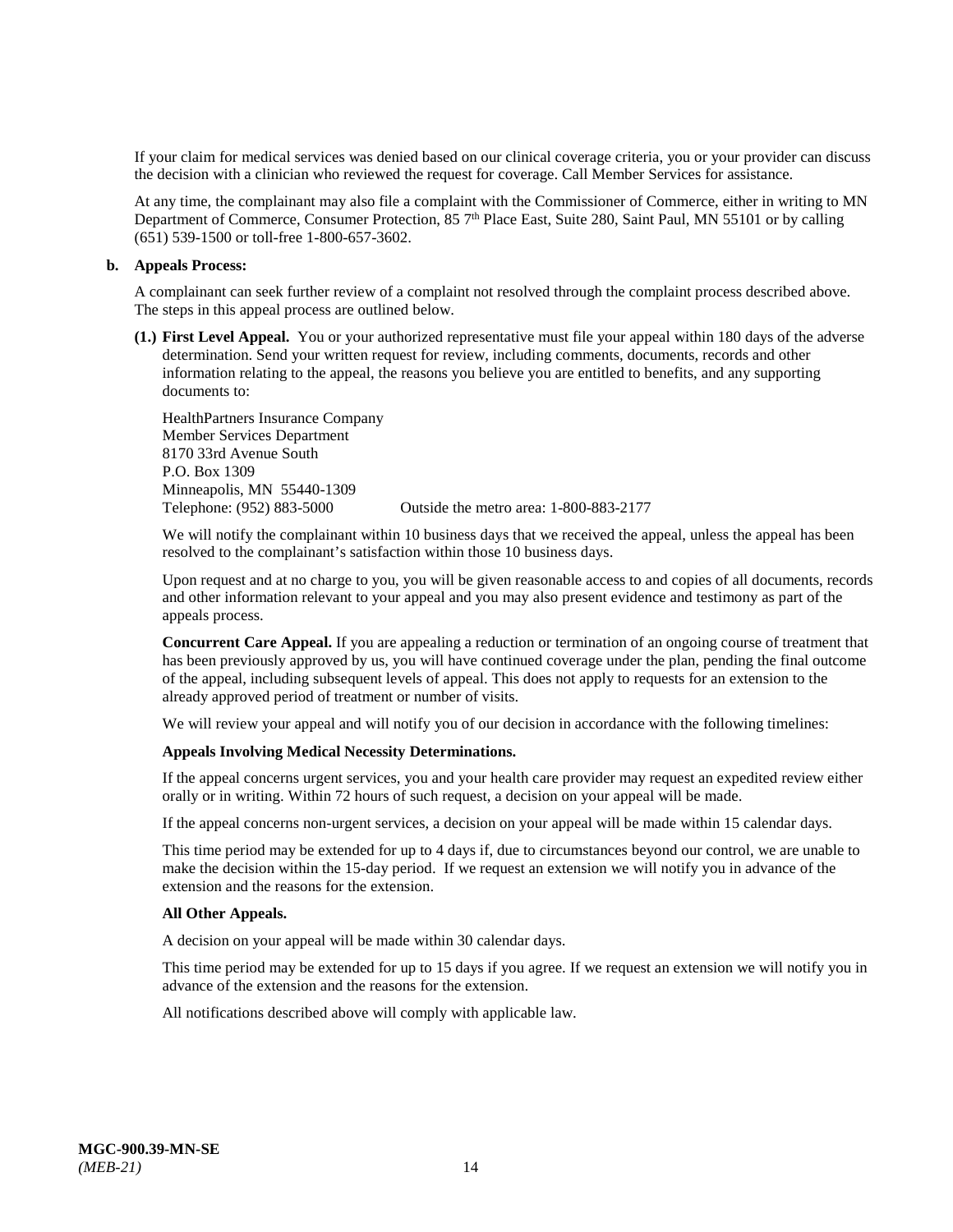**(2.) Second Level Appeal.** If you file a first level appeal relating to a health care service or claim and it is denied, wholly or in part, you have the right to request external review of our decision without filing a second level appeal. See below for a description of this process. If your request was denied after the first level appeal of any other issue, and does not involve a determination of medical necessity, at your option, you or your authorized representative may, within 180 days of the denial, submit a written request for a second level appeal, including any relevant documents, and submit issues, comments and additional information as appropriate to:

HealthPartners Insurance Company Member Services Department 8170 33rd Avenue South P.O. Box 1309 Minneapolis, MN 55440-1309 Telephone: (952) 883-5000 Outside the metro area: 1-800-883-2177

The Member Services Department will provide the complainant with the option of either a written reconsideration, or a hearing before the Member Appeals Committee either in person or over the telephone. Hearings and written reconsiderations shall include the receipt of testimony, correspondence, explanations, or other information from the complainant, staff persons, administrators, providers, or other persons, as is deemed necessary for a fair appraisal and resolution of the appeal. During your appeal, upon your request we will provide you, free of charge, reasonable access to all documents, records and other information relevant to your appeal.

We will review your appeal and written notice of the decision and all key findings will be given to the complainant within 30 calendar days of the Member Services Department's receipt of the complainant's written notice of appeal and request for written reconsideration.

These time periods may be extended if you agree.

#### **4. External Complaint Procedures:**

You must request external review within six months from the date of the adverse determination.

You have the right to proceed to external review without exhausting the internal complaint or appeal process under the following circumstances:

- we waive the exhaustion requirement;
- we are considered to have waived the exhaustion requirement by failing to substantially comply with any requirements including but not limited to, time limits for internal complaints or appeals; or
- you apply for an expedited external review at the same time as you qualify and apply for an expedited internal review.

**Expedited external appeal.** You have a right to request an expedited external review if you receive:

- an adverse determination that involves a medical condition for which the time frame for completion of an expedited internal appeal would seriously jeopardize the life or health of the enrollee or would jeopardize the enrollee's ability to regain maximum function and the enrollee has simultaneously requested an expedited internal appeal;
- an adverse determination that concerns an admission, availability of care, continued stay, or health care service for which the enrollee received emergency services but has not been discharged from a facility; or
- an adverse determination that involves a medical condition for which the standard external review time would seriously jeopardize the life or health of the enrollee or jeopardize the enrollee's ability to regain maximum function.

The external review entity must make its expedited determination to uphold or reverse the adverse determination as expeditiously as possible but within no more than 72 hours after the receipt of the request for expedited review and notify the enrollee and the health plan company of the determination.

If the external review entity's notification is not in writing, the external review entity must provide written confirmation of the determination within 48 hours of the notification.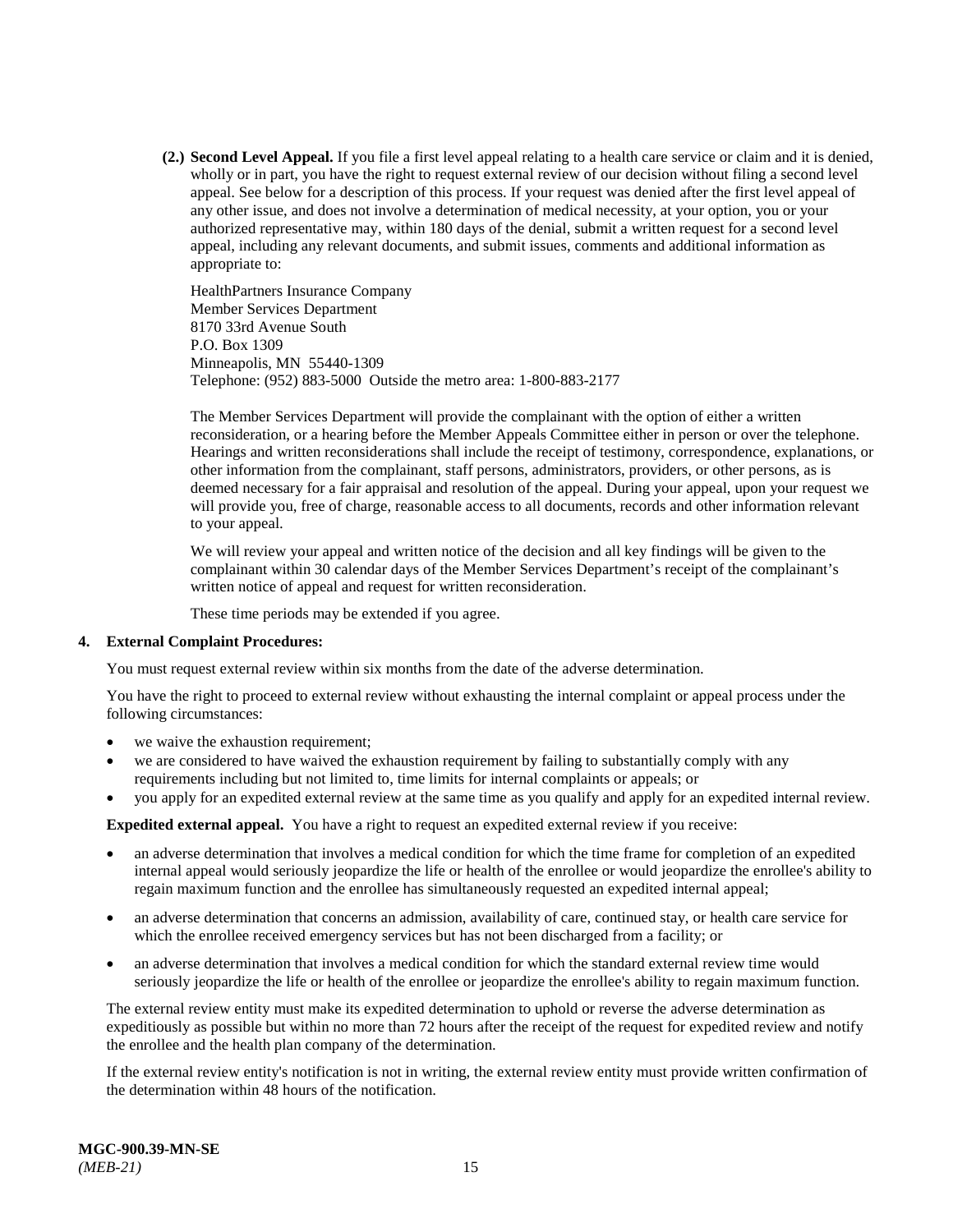#### **Except as specified above, the following provisions apply to external appeals:**

- If your complaint is denied based on our medical necessity criteria, you have the right to request external review upon receiving notice of our decision on your complaint. If your complaint is denied for any other reason, you have the right to request external review upon notice of our decision at the completion of our internal appeal process.
- To initiate the external review process, you may submit a written request for an external review to the Commissioner of Commerce. This written request must be accompanied by a \$25 filing fee payable to the Minnesota Department of Commerce. This fee may be waived by the Commissioner in cases of financial hardship. We must participate in this external review, and must pay the cost of the review which exceeds the \$25 filing fee. If the adverse determination is completely reversed, the filing fee must be refunded. Filing fees are limited to \$75 in a policy year.
- Upon receipt of the request for external review, the external reviewer must provide immediate notice of the review to the complainant and to us. Within 10 business days, the enrollee and HealthPartners Insurance Company must provide the reviewer with any information they wish to be considered. The enrollee (who may be assisted or represented by a person of their choice) and HealthPartners Insurance Company shall be given an opportunity to present their versions of the facts and arguments. Any aspect of the external review involving medical determinations must be performed by a health care professional with expertise in the medical issue being reviewed.
- An external review must be made as soon as possible, but no later than 45 days after receipt of the request for external review. Prompt written notice of the decision and the reasons for it must be sent to the enrollee, the Commissioner of Commerce, and to us.
- The results of the external review are non-binding on the enrollee and binding on us. We may seek judicial review on grounds that the decision was arbitrary and capricious or involved an abuse of discretion.

## <span id="page-21-0"></span>**CONDITIONS**

#### <span id="page-21-1"></span>**RIGHTS OF REIMBURSEMENT AND SUBROGATION**

If we provide or pay for services to treat an injury or illness caused by the act or omission of another party and you receive full recovery from such party, we have the right to recover the value of those services and payments made. This right shall be by reimbursement and subrogation. We will be entitled to promptly collect the reasonable value of our subrogation rights from said settlement fund. Full recovery does not include payments made by the health plan to you or on your behalf. The right of subrogation means that we may make claim in your name or our name against any persons, organizations or insurers on account of such injury or illness.

This right of reimbursement and subrogation applies to any type of recovery from any third party, including but not limited to recoveries from tortfeasors, underinsured motorist coverage, uninsured motorist coverage, other substitute coverage or any other right of recovery, whether based on tort, contract, equity or any other theory of recovery.

If you make a claim against a collateral source for damages that include repayment for medical and medically related expenses covered under this Certificate, you are required to provide timely notice to us in writing. Our subrogation right will be reduced by a pro rata share of costs, disbursements, reasonable attorney fees and other expenses unless we are separately represented by an attorney. If we are separately represented by an attorney, we may enter into an agreement regarding allocation of costs. If an agreement cannot be reached regarding allocation, the matter shall be submitted to binding arbitration. Our rights under this part are subject to Minnesota Law. You should consult an attorney for information about the effect of Minnesota Law on our subrogation rights.

#### <span id="page-21-2"></span>**COORDINATION OF BENEFITS**

You agree to permit us to coordinate our obligations under this Certificate with payments under any other health benefit plans as specified below, which cover you or your dependents. You also agree to provide any information or submit any claims to other health benefit plans necessary for this purpose. If you fail to provide this information, your claim may be delayed or denied. You agree to authorize our billing to other health plans, for purposes of coordination of benefits.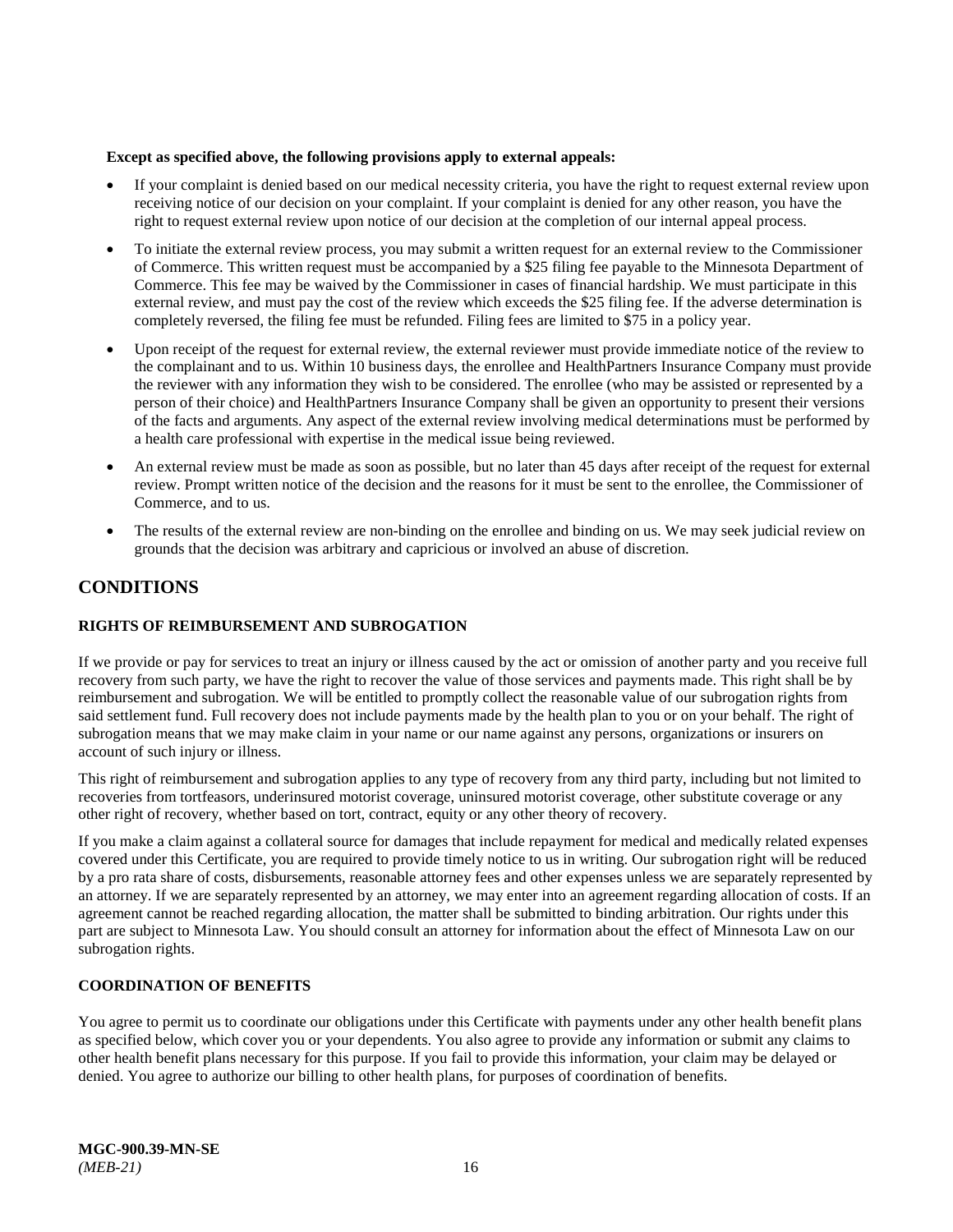Unless applicable federal or state law prevents disclosure of the information without the consent of the patient or the patient's representative, each person claiming benefits under this Certificate must provide any facts needed to pay the claim.

#### **1. Applicability.**

- a. This coordination of benefits (COB) provision applies to this Certificate when an enrollee or the enrollee's covered dependent has health care coverage under more than one plan. "Plan" and "This Plan" are defined below.
- b. If this coordination of benefits provision applies, the order of benefit determination rules should be looked at first. Those rules determine whether the benefits of This Plan are determined before or after those of another plan. The benefits of This Plan:
	- (1.) shall not be reduced when, under the order of benefit determination rules, This Plan determines its benefits before another plan; but
	- (2.) may be reduced when, under the order of benefits determination rules, another plan determines its benefits first. The above reduction is described in paragraph 4. below.

#### **2. Definitions**.

- a. **"Plan"** is any of these which provides benefits or services for, or because of, medical or dental care or treatment:
	- (1.) Group insurance or group-type coverage, whether insured or uninsured. This includes prepayment, group practice or individual practice coverage. It also includes coverage other than school accident-type coverage.
	- (2.) Coverage under a governmental plan, or coverage required or provided by law. This does not include a state plan under Medicaid (Title XIX, Grants to States for Medical Assistance Programs, of the United States Social Security Act, as amended from time to time).

Each Certificate or other arrangement for coverage under (1) or (2) is a separate plan. Also, if an arrangement has two parts and COB rules apply only to one of the two, each of the parts is a separate plan.

- b. **"This Plan"** is the part of this Certificate that provides benefits for health care expenses.
- c. **"Primary Plan/Secondary Plan"** The order of benefit determination rules state whether This Plan is a Primary Plan or Secondary Plan as to another plan covering the person. When This Plan is a Primary Plan, its benefits are determined before those of the other plan and without considering the other plan's benefits.

When This Plan is a Secondary Plan, its benefits are determined after those of the other plan and may be reduced because of the other plan's benefits.

When there are more than two plans covering the person, This Plan may be a Primary Plan as to one or more of the plans and may be a Secondary Plan as to a different plan or plans.

d. **"Allowable Expense"** is a necessary, reasonable and customary item of expense for health care when the item of expense is covered at least in part by one or more plans covering the person for whom the claim is made.

The difference between the cost of a private hospital room and the cost of a semi-private hospital room is not considered an Allowable Expense under the above definition unless the patient's stay in a private hospital room is medically necessary either in terms of generally accepted medical practice, or as specifically defined in the plan.

When a plan provides benefits in the form of services, the reasonable cash value of each service provided will be considered both an Allowable Expense and a benefit paid.

When benefits are reduced under a primary plan because an insured does not comply with the plan provisions, the amount of such reduction will not be considered an Allowable Expense. Examples of such provisions are those related to second surgical opinions, precertification of admissions or services, and preferred provider arrangements.

e. **"Claim Determination Period"** is a calendar year. However, it does not include any part of a year during which a person has no coverage under This Plan, or any part of a year before the date this COB provision or a similar provision takes effect.

#### **3. Order of Benefit Determination Rules.**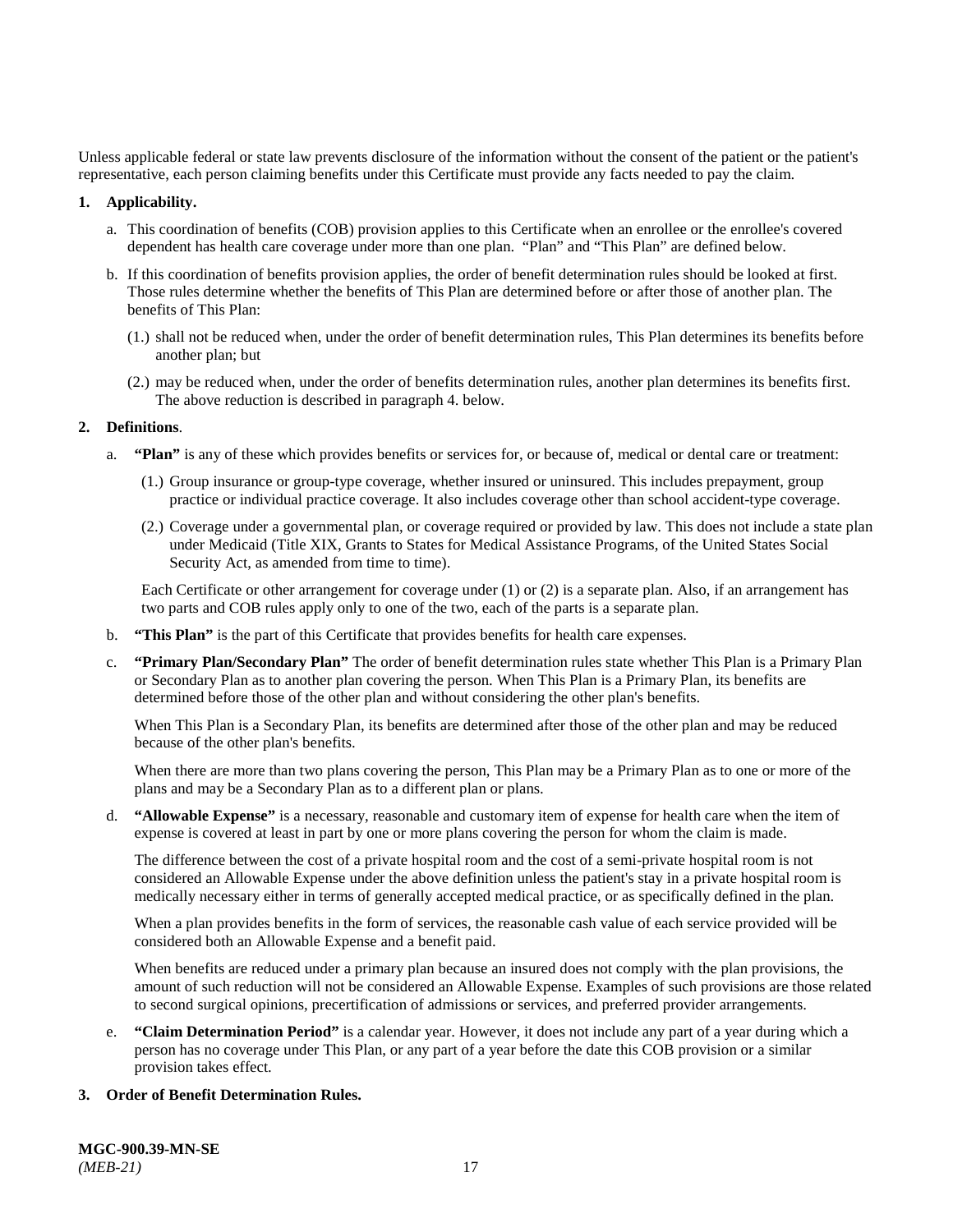- a. **General**. When there is a basis for a claim under This Plan and another plan, This Plan is a Secondary Plan which has its benefits determined after those of another plan, unless:
	- (1.) the other plan has rules coordinating its benefits with those of This Plan; and
	- (2.) both those rules and This Plan's rules, in subparagraph b. below, require that This Plan's benefits be determined before those of the other plan.
- b. **Rules**. This Plan determines its order of benefits using the first of the following rules which applies:
	- (1.) Nondependent/Dependent. The benefits of the plan which cover the person as an enrollee, insured or subscriber (that is, other than as a dependent) are determined before those of the plan which cover the person as a dependent.
	- (2.) Dependent Child/Parents not Separated or Divorced. Except as stated in subparagraph b., (3.) below, when This Plan and another plan cover the same child as a dependent of different persons, called "parents":
		- (a.) the benefits of the plan of the parent whose birthday falls earlier in a year are determined before those of the plan of the parent whose birthday falls later in that year; but
		- (b.) if both parents have the same birthday, the benefits of the plan which covered one parent longer are determined before those of the plan which covered the other parent for a shorter period of time. However, if the other plan does not have the rule described in "(a.)" immediately above, but instead has a rule based on the gender of the parent, and if, as a result, the plans do not agree on the order of benefits, the rule in the other plan will determine the order of benefits.
	- (3.) Dependent Child/Separated or Divorced. If two or more plans cover a person as a dependent child of divorced or separated parents, benefits for the child are determined in this order:
		- (a.) first, the plan of the parent with custody of the child;
		- (b.) then, the plan of the spouse of the parent with the custody of the child; and
		- (c.) finally, the plan of the parent not having custody of the child. However, if the specific terms of a court decree state that one of the parents is responsible for the health care expense of the child, and the entity obligated to pay or provide the benefits of the plan of that parent has actual knowledge of those terms, the benefits of that plan are determined first. The plan of the other parent shall be the Secondary Plan. This paragraph does not apply with respect to any Claim Determination Period or Plan Year during which any benefits are actually paid or provided before the entity has that actual knowledge.
	- (4.) Joint Custody. If the specific terms of a court decree state that the parents shall share joint custody, without stating that one of the parents is responsible for health care expenses of the child, the plans covering follow the order of benefit determination rules outlined in subparagraph b., 2.
	- (5.) Active/Inactive Enrollee. The benefits of a plan which covers a person as an enrollee who is neither laid off nor retired (or as that enrollee's dependent) are determined before those of a plan which cover that person as a laid off or retired enrollee (or as that enrollee's dependent). If the other plan does not have this rule, and if, as a result, the plans do not agree on the order of benefits, this rule is ignored.
	- (6.) Longer/Shorter Length of Coverage. If none of the above rules determines the order of benefits, the benefits of the plan which covered an enrollee, insured or subscriber longer are determined before those of the plan which covered that person for the shorter term.

#### **4. Effect on the Benefits of This Plan.**

- a. **When This Section Applies**. This paragraph 4. applies when, in accordance with paragraph 3. "Order of Benefit Determination Rules", This Plan is a Secondary Plan as to one or more other plans. In that event the benefits of This Plan may be reduced under this section. Such other plan or plans are referred to as "the other plans" in B. immediately below.
- b. **Reduction in This Plan's Benefits.** The benefits of This Plan will be reduced when the sum of: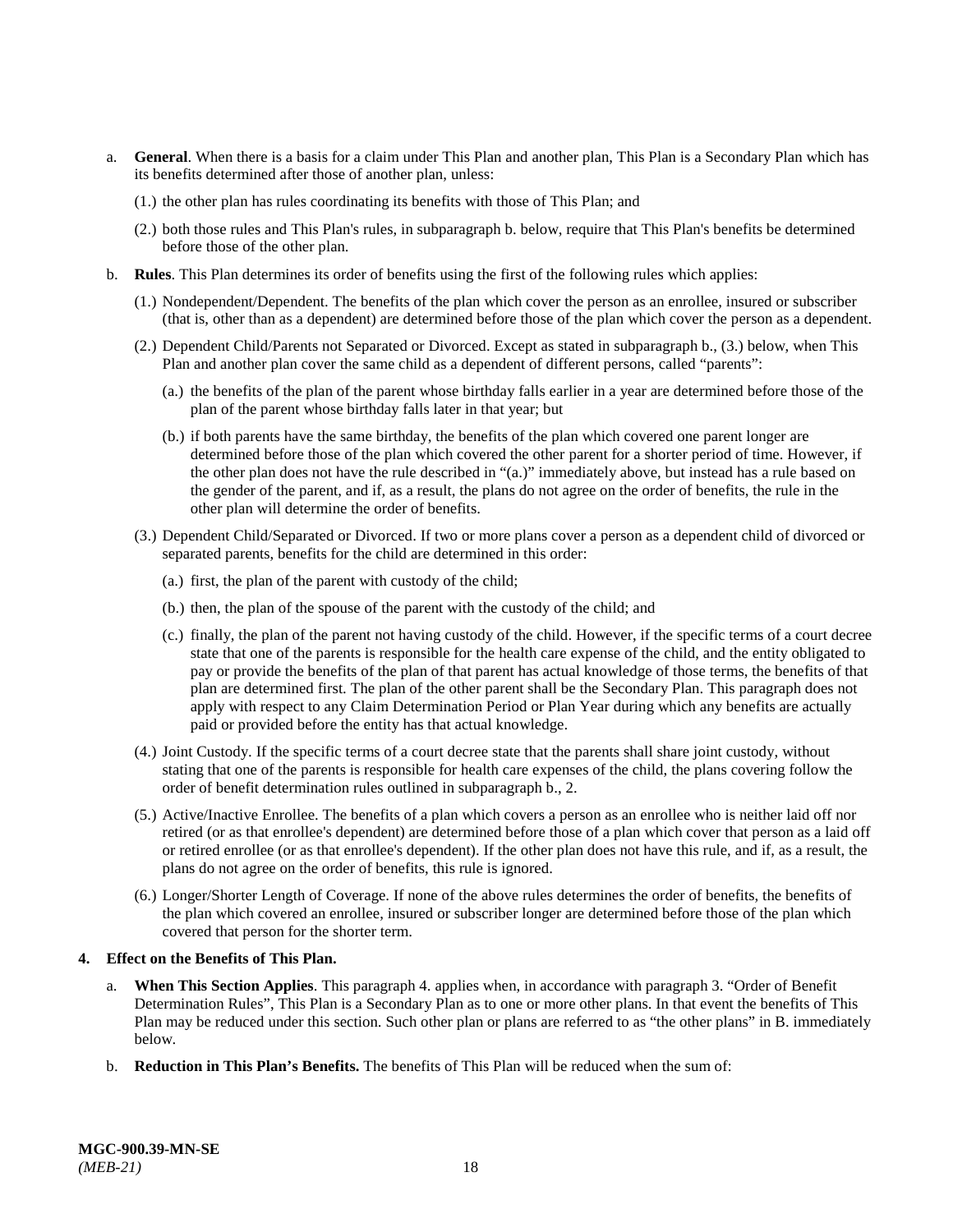- (1.) the benefits that would be payable for the Allowable Expense under This Plan in the absence of this COB provision; and
- (2.) the benefits that would be payable for the Allowable Expenses under the other plans, in the absence of provisions with a purpose like that of this COB provision, whether or not claim is made; exceeds those Allowable Expenses in a Claim Determination Period. In that case, the benefits of This Plan will be reduced so that they and the benefits payable under the other plans do not total more than those Allowable Expenses. When the benefits of This Plan are reduced as described above, each benefit is reduced in proportion. It is then charged against any applicable benefit limit of This Plan.
- **5. Right To Receive and Release Needed Information.** Certain facts are needed to apply these COB rules. We have the right to decide which facts we need. Consistent with applicable state and federal law, we may get needed facts from or give them to any other organization or person, without your further approval or consent. Unless applicable federal or state law prevents disclosure of the information without the consent of the patient or the patient's representative, each person claiming benefits under This Plan must give us any facts we need to pay the claim.
- **6. Facility of Payment**. A payment made under another plan may include an amount which should have been paid under This Plan. If it does, we may pay that amount to the organization which made that payment. That amount will then be treated as though it were a benefit paid under This Plan. We will not have to pay that amount again. The term "payment made" includes providing benefits in the form of services, in which case "payment made" means reasonable cash value of the benefits provided in the form of services.
- **7. Right of Recovery**. If the amount of the payments made by us is more than we should have paid under this COB provision, we may recover the excess from one or more of:
	- a. the persons it has paid or for whom it has paid;
	- b. insurance companies; or
	- c. other organizations.

The "amount of the payments made" includes the reasonable cash value of any benefits provided in the form of services.

The benefits provided by this plan shall not duplicate coverage for injury or disease covered by no-fault insurance, employers liability laws (including workers' compensation), and care available or required to be furnished by or through national or state governments or their agencies including care to which you are legally entitled and for which facilities are reasonably available for military service-connected conditions or disabilities. We may send you a letter asking you to confirm in writing or by calling us whether there is third party liability, employer liability or whether you have access to coverage under a governmental entity or agency. We will provide medically necessary services and pay expenses incurred for medical treatment otherwise covered by this plan if the no-fault insurer, employer, or national or state government or its agencies refuse to pay said expenses or if benefits under such coverage are exhausted. You must cooperate with our program to bill allowable no-fault and worker's compensation claims to the appropriate insurer(s).

#### <span id="page-24-0"></span>**MEDICARE AND THIS CERTIFICATE**

The provisions in this section apply to some, but not all, insureds who are eligible for Medicare. They apply in situations where the federal Secondary Medicare Payer Program allows Medicare to be the primary payer of an insured's health care claims. Consult your Employer to determine whether or not Medicare is primary in your situation.

Medicare is the primary payer for persons with end stage renal disease, after the 30 month period following the earlier of (1) the month in which the insured begins a regular course of renal dialysis, or (2) the first of the month in which the insured became entitled to Medicare, if the insured received a kidney transplant without first beginning dialysis. This is regardless of the size of the employer. Medicare is primary payer for retirees who are age 65 or over. Also, Medicare is a primary payer for insureds under age 65, who are covered by Medicare because of disability (other than end stage renal disease), when (1) the employer employs fewer than 100 employees and the insured or their spouse or parent has group health plan coverage due to current employment, or (2) the insured or their spouse or parent has coverage not due to current employment, regardless of the number of employees of the employer.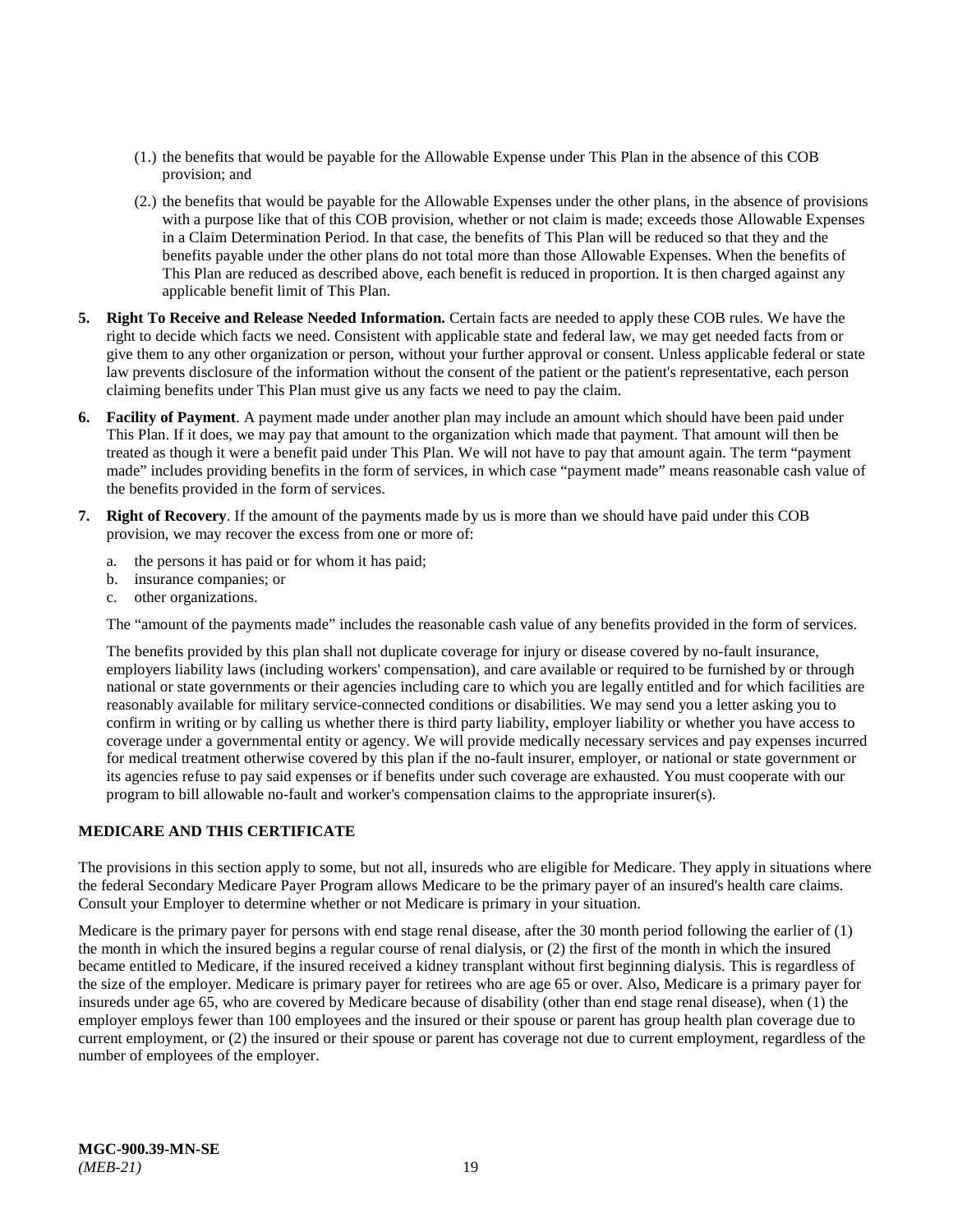Medicare is secondary payer for Medicare enrollees who: (1) are active employees and (2) are covered by Medicare because they have reached age 65 when there are 20 or more employees in the group. The Medicare secondary payer rules change from time to time and the most recent rule will be applied.

The benefits under this Certificate are not intended to duplicate any benefits to which insureds are, or would be, entitled under Medicare. All sums payable under Medicare for services provided pursuant to this Certificate shall be payable to and retained by us. Each insured shall complete and submit to us such consents, releases, assignments and other documents as may be requested by us in order to obtain or assure reimbursement under Medicare for which insureds are eligible.

We also reserve the right to reduce benefits for any medical expenses covered under this Certificate by the amount of any benefits available for such expenses under Medicare. This will be done before the benefits under this Certificate are calculated. Charges for services used to satisfy an insured's Medicare Part B deductible will be applied under this Certificate in the order received by us. Two or more charges for services received at the same time will be applied starting with the largest first.

The benefits under this Certificate are considered secondary to those under Medicare only when the insured has actually enrolled in Medicare.

The provisions of this section will apply to the maximum extent permitted by federal or state law. We will not reduce the benefits due any insured where federal law requires that we determine our benefits for that insured without regard to the benefits available under Medicare.

## <span id="page-25-0"></span>**EFFECTIVE DATE AND ELIGIBILITY**

#### <span id="page-25-1"></span>**EFFECTIVE DATE**

Your coverage begins on the effective date contained in the information which accompanies your initial identification card. Your coverage is contingent upon fulfillment of the eligibility rules contained in the Group Policy.

An employee must be actively at work on the initial effective date of coverage or coverage for the employee and dependents will be delayed until the date the employee returns to work. The effective date of coverage shall not be delayed if the employee is not actively at work on the effective date of coverage due to the employee's health status, medical condition, or disability.

#### <span id="page-25-2"></span>**ELIGIBILITY**

You must make written application to enroll yourself and any eligible dependents, and such application must be received by us within 31 days of the date you first become eligible, in order for coverage under this Certificate to be effective on the eligibility date, except as specified below for newborn and newly adopted children. Similarly, you must make written application to enroll a newly acquired dependent, and we must receive such written application and receive any required premium payments, if any, within 31 days of when you first acquire the dependent (e.g., through marriage), in order for coverage under this Certificate to be effective on the eligibility date.

Late Enrollment. If you do not enroll yourself or any eligible dependents within 31 days of the date that you or your dependents first become eligible, you may enroll yourself and any eligible dependents during the annual open enrollment period or a special enrollment period.

#### **Special Enrollment Period.**

- 1. If you are eligible, but not enrolled for coverage under this Certificate, or your dependent, if the dependent is eligible but not enrolled for coverage under this Certificate, you or your dependent may enroll for coverage under the terms of this Certificate if all of the following conditions are met:
	- a. you or your dependent were covered under a group health plan or had health insurance coverage at the time coverage was previously offered to you or your dependent;
	- b. you stated in writing at the time of initial eligibility that coverage under a group health plan or health insurance coverage was the reason for declining enrollment, but only if the group health plan sponsor required this and provided you with notice of this requirement and the consequences of it;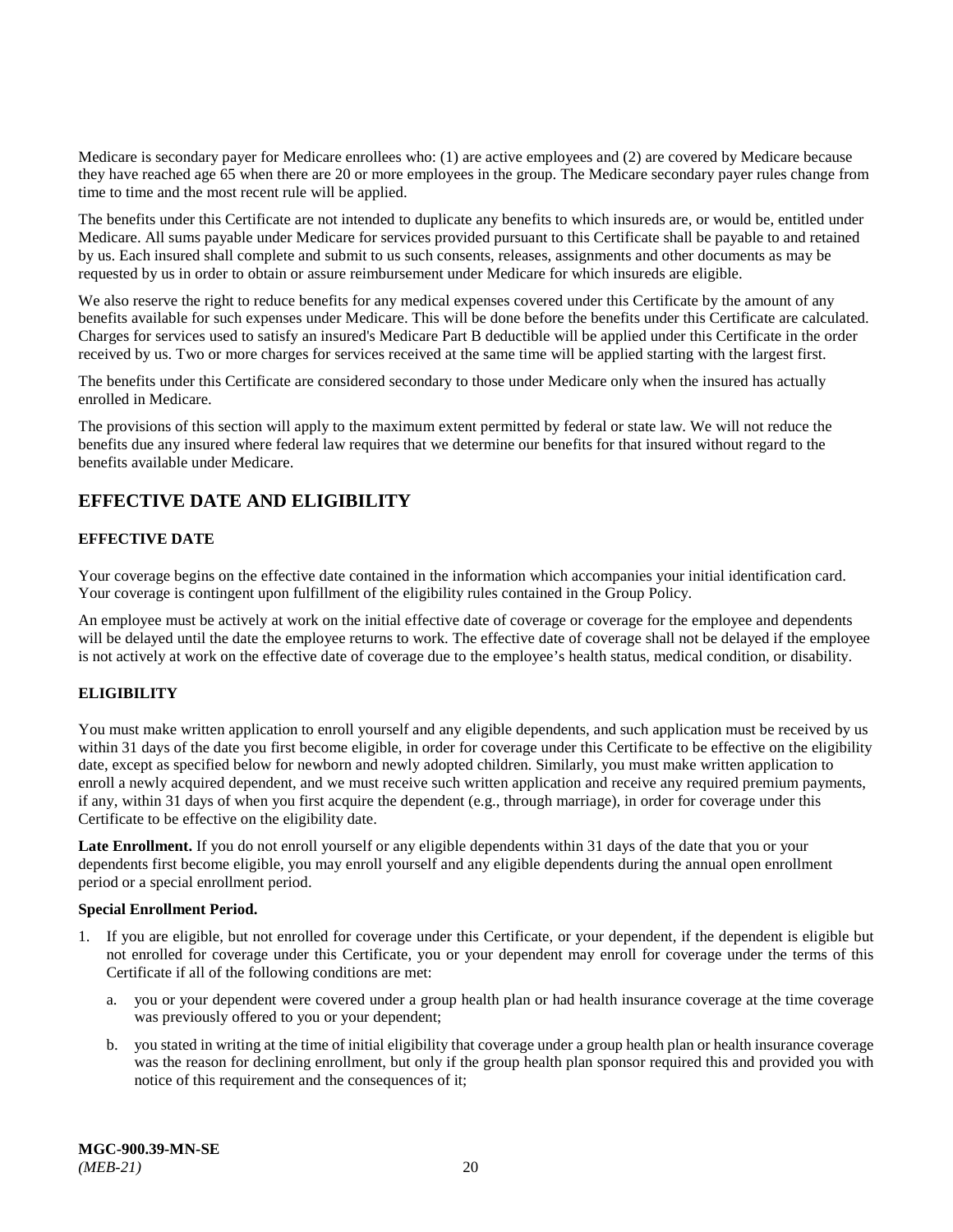- c. you or your dependent's coverage described in a. above was:
	- (1.) under a COBRA continuation provision and that coverage was exhausted; or
	- (2.) not under such a provision and either the coverage was terminated as a result of loss of eligibility for the coverage (including as a result of legal separation, divorce, death, termination of employment, cessation of dependent status, or reduction in the number of hours of employment; a situation in which the individual incurs a claim that would meet or exceed a lifetime limit on all benefits; a situation in which coverage is no longer offered to the class of similarly situated individuals that includes the individual; a situation in which an individual loses coverage through a health maintenance organization or other arrangement because that individual no longer resides, lives or works in the health maintenance organization's service area or a situation in which the individual's benefit option is terminated) or the employer contributions toward coverage were terminated; and
- d. you requested this enrollment not later than 30 days after the date of exhaustion of coverage described in c. (1.) above, or one of the events listed in c. (2.) above.
- 2. Dependents may enroll if: (a) a group health plan makes coverage available with respect to your dependent; (b) you are covered under this Certificate (or have met any waiting period applicable to becoming covered under this Certificate and are eligible to be enrolled under this Certificate but for a failure to enroll during a previous enrollment period); and (c) a person becomes your dependent through marriage, birth, or adoption or placement for adoption. This Certificate shall provide for a dependent special enrollment period during which the person may be enrolled under this Certificate as your dependent and in the case of the birth or adoption of a child, your spouse may be enrolled as your dependent if otherwise eligible for coverage. You may also enroll at this time. A dependent special enrollment period shall be a period of not less than 30 days and shall begin on the later of:
	- a. the date dependent coverage is made available; or
	- b. the date of the marriage, birth, or adoption or placement for adoption described in (c) in the paragraph above.

If an insured seeks to enroll a dependent during the first 30 days of a dependent special enrollment period, the coverage of the dependent shall become effective:

- a. in the case of marriage, not later than the first day of the first month beginning after the date the completed request for enrollment is received;
- b. in the case of a dependent's birth, as of the date of birth;
- c. in the case of a dependent's adoption or placement for adoption, the date of adoption or placement for adoption; or
- d. in the case of a child support order or other court order; as of the date specified in the order.

**Enrollment of Newborn or Newly Adopted Children.** Newborn infants (including a newborn grandchild of a covered grandparent) are covered immediately from the moment of birth regardless of when notice is received by us. Newly adopted children are covered on the date of placement, regardless of when notice is received by us. However, you must make required payments, if any, from the date of eligibility for a newborn infant (including a newborn grandchild of a covered grandparent) and a newly adopted child. If you do not make the required payments, we may reduce the eligible benefits for the applicable dependent by the amount due.

- 3. You may also enroll yourself and any eligible dependents if you enroll within 30 days of any of the events under this item 3.:
	- a. If you or your dependents lose group coverage because of termination of employment (except for gross misconduct) or reduction in hours.
	- b. If you or your dependents lose group coverage because of the death of the enrollee.
	- c. If you or your dependents lose group coverage because of divorce or legal separation.
	- d. If your dependent loses group coverage because of loss of eligibility as a dependent child.
	- e. If you or your dependents lose group coverage because the group enrollee's initial enrollment for Medicare.
	- f. For a retired enrollee, spouse and other dependents, if you lose group coverage because of the bankruptcy filing by a former employer, under Title XI, United States Code, on or after July 1, 1986.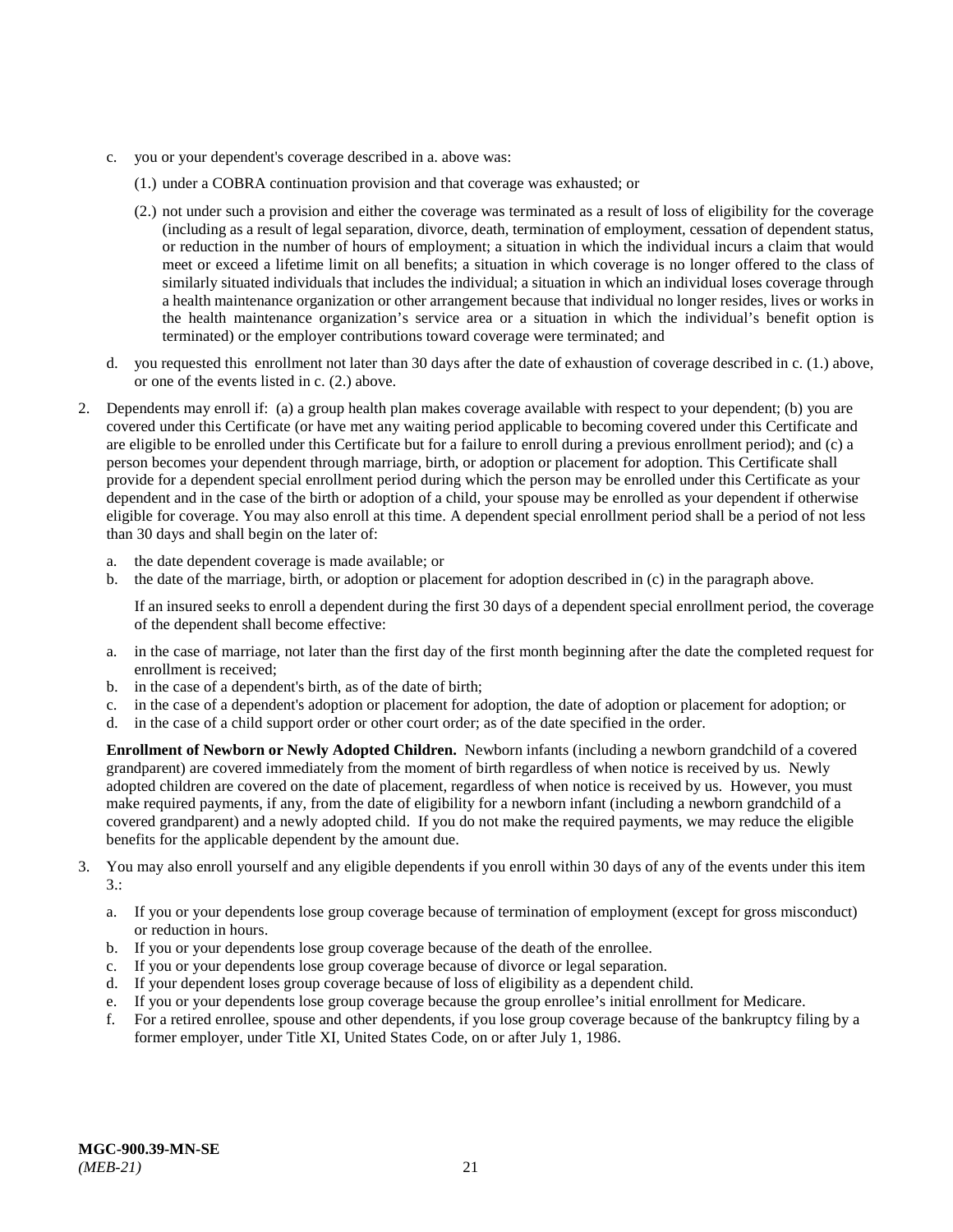**Special Rules Relating to Medicaid and the Children's Health Insurance Program ("CHIP").** In general, if you are eligible but not enrolled for coverage under the terms of this plan (or if your dependent is eligible but not enrolled for coverage under such terms), you may enroll for coverage under the terms of this plan if either of the following conditions is met:

- Termination of Medicaid or CHIP Coverage. You or your dependent is covered under a Medicaid plan under title XIX of the Social Security Act or under a state child health plan under title XXI of such Act and coverage of you or your dependent under such plan is terminated as a result of loss of eligibility for such coverage and you request coverage under this plan not later than 60 days after the date you or your dependent lose coverage under that plan; or
- Eligibility for Employment Assistance under Medicaid or CHIP. You or your dependent becomes eligible for assistance, with respect to coverage under this plan, under such Medicaid plan or state child health plan (including under any waiver or demonstration project conducted under or in relation to such a plan), if you request coverage under this plan not later than 60 days after the date you or your dependent becomes eligible for such assistance.

#### <span id="page-27-0"></span>**CHANGES IN COVERAGE**

Any change in coverage is subject to our approval. If a change in coverage is requested by us or the group health plan sponsor, it is effective on the date mutually agreed to by the group health plan sponsor and us, unless the provision pertaining to that change specifically provides otherwise.

No change in this Certificate shall be valid until approved by an executive officer of HealthPartners Insurance Company and unless such approval be endorsed hereon or attached hereto. No agent has authority to change this Certificate or to waive any of its provisions.

Any change in coverage required by state or federal law becomes effective according to law.

## <span id="page-27-1"></span>**CONTINUATION OF GROUP COVERAGE**

If your eligibility for group coverage under this Certificate ends because of one of the events shown below, called "qualifying events," you may be eligible to continue group coverage.

#### <span id="page-27-2"></span>**CONTINUATION OF GROUP COVERAGE**

- **1. Qualifying Events.** Coverage under this Certificate may be continued by an enrollee, spouse and other dependents, enrolled at the time coverage would otherwise end, or a child born to or placed for adoption with the enrollee during the period of continuation coverage, as a result of one of the following qualifying events.
	- a. Voluntary or involuntary termination of employment (except for gross misconduct) of the enrollee, or layoff from employment, or reduction in hours resulting in a loss of group coverage.
	- b. Death of the enrollee.
	- c. Divorce or legal separation from the enrollee. A former spouse is only eligible for continuation if the spouse was covered under this plan the day before the entry of a valid decree of dissolution of marriage.
	- d. Loss of eligibility as a dependent child.
	- e. Initial enrollment of the enrollee for benefits under Title XVIII of the Social Security Act (Medicare).
	- f. For a retired enrollee, spouse and other dependents, the bankruptcy filing by a former employer, under Title XI, United States Code, on or after July 1, 1986.
- **2. Duration of Continuation Coverage.** The maximum period coverage can be continued depends on the qualifying event. It may be terminated earlier as shown below. The maximum period of continuation coverage starts on the day of the qualifying event.

#### **a. Maximum period.**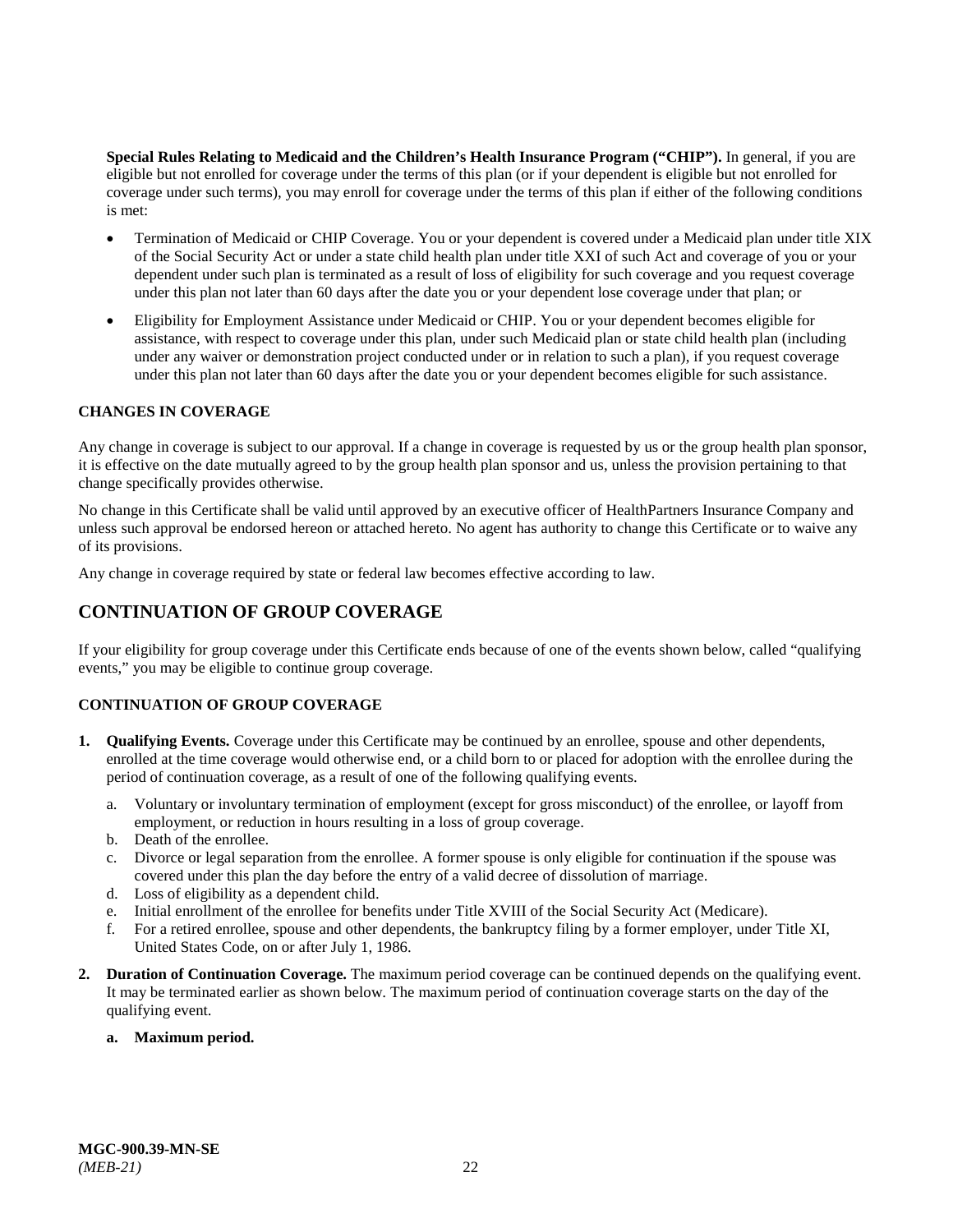- (1.) Termination and reduced hours. The maximum period of continuation coverage is 18 months. If a second qualifying event, other than the employer's bankruptcy, occurs during the 18 months, the maximum period of continuation coverage is 36 months. Coverage continues until the occurrence of one of the events shown in the paragraph "Earlier Termination".
- (2.) Disabled enrollee, spouse or dependent child. If the enrollee, spouse or other dependent is disabled under Title II or XVI of the Social Security Act, at any time during the first 60 days of continuation coverage, the 18-month maximum continuation period may be extended to 29 months. The disabled person must notify the group health plan sponsor within 60 days of the date of determination of disability, and within the initial 18-month continuation period. If a second qualifying event (other than bankruptcy) occurs during the extended 29-month period, the maximum period of continuation coverage is 36 months. See part B. "Disabled Enrollee" below, which describes your rights for coverage as a disabled enrollee under Minnesota law.
- (3.) Bankruptcy. In the case of bankruptcy of a retired enrollee's former employer, the maximum period of continuation coverage is until the death of the retired enrollee. In the case of the surviving spouse or dependent children of the retired enrollee, the maximum period of continuation coverage is 36 months after the death of the retired enrollee.
- (4.) Divorce or legal separation. Under Minnesota law, there is no maximum period of coverage for a former spouse or dependents who lose coverage due to divorce or legal separation. Coverage continues until the occurrence of one of the events shown in the paragraph "Earlier Termination".
- (5.) Death of enrollee. Under Minnesota law, there is no maximum period of coverage for a surviving spouse and dependents who lose coverage due to the death of the enrollee. Coverage continues until the occurrence of one of the events shown in the paragraph "Earlier Termination".
- (6.) Initial enrollment of the enrollee for benefits under Title XVIII of the Social Security Act (Medicare). If a spouse or dependent children lose coverage under this plan when the enrollee initially enrolls for benefits under Title XVIII of the Social Security Act, they may continue coverage under this plan for a maximum period of 36 months.
- (7.) Other qualifying events. The maximum period of continuation coverage for all other qualifying events is 36 months.
- b. **Earlier Termination.** Coverage terminates before the end of the maximum period if any of the following occurs.
	- (1.) End of the plan. The group health plan sponsor terminates the agreement under which this coverage is offered to its enrollees.
	- (2.) Failure to pay premium. The person receiving continuation coverage does not make the monthly payment within 30 days of the due date.
	- (3.) Other group health coverage. The person receiving continuation coverage becomes covered under any other group health type coverage, not containing an exclusion or limitation for any pre-existing condition of the person. If the other group health coverage contains a pre-existing condition limitation, continuation coverage is extended until the pre-existing limitation is satisfied or coverage is otherwise terminated. A person will not be subject to earlier termination of continuation coverage on account of coverage under another group plan that existed prior to that person's first day of continuation coverage.
	- (4.) Termination of extended coverage for disability. In case a person receives extended (29-month) continuation coverage due to disability at the time of termination or reduced hours, the extended coverage terminates at the beginning of the month 30 days after a final determination that the person is no longer disabled. See part B. "Disabled Enrollee" below, which describes your rights for coverage as a disabled enrollee under Minnesota law.
	- (5.) Termination provisions of this Certificate. The person receiving continuation coverage whose coverage is subject to the termination clause under the "Termination" section of this Certificate.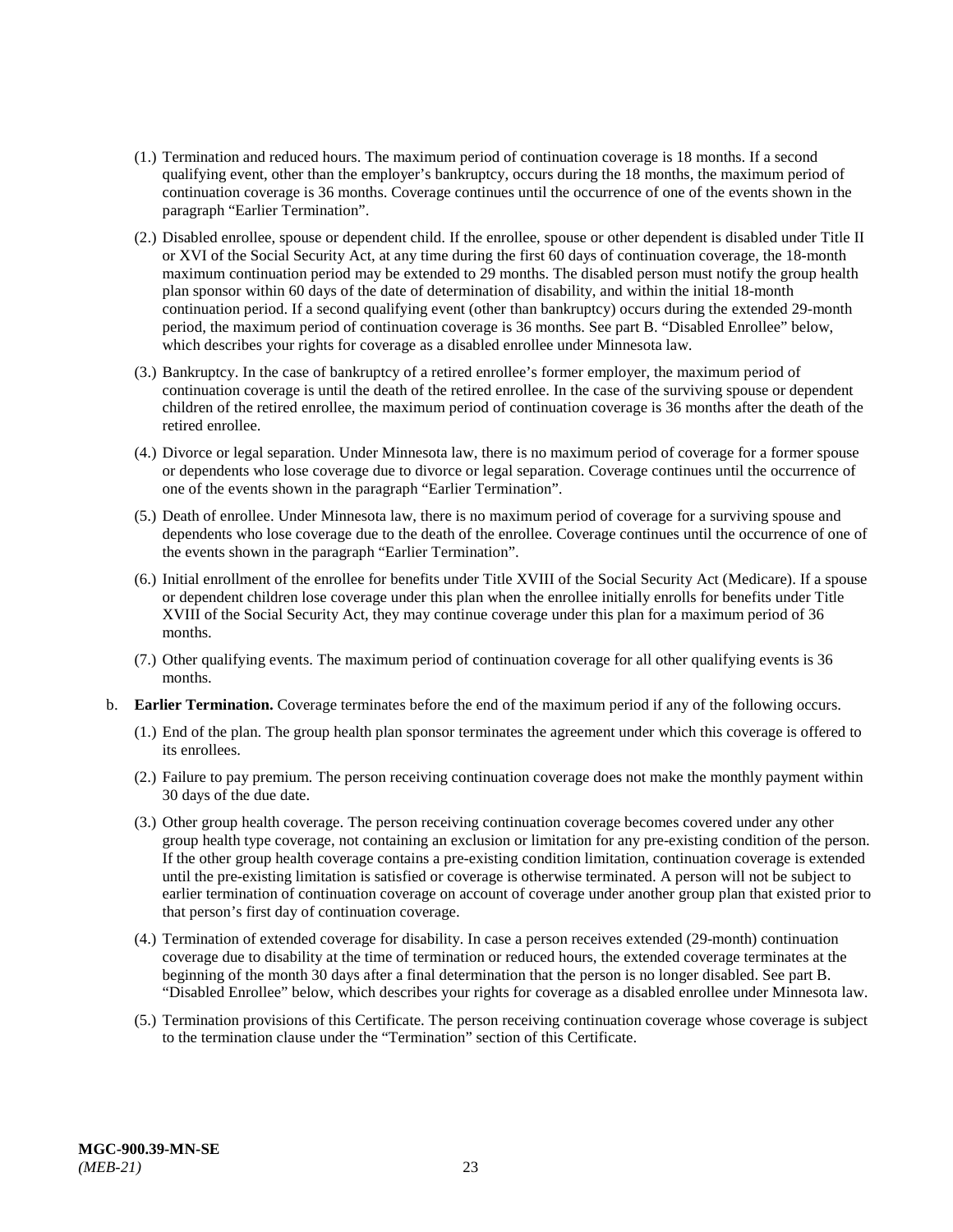#### **3. Election of Continuation Coverage.**

- a. You have 60 days to elect continuation of group coverage. The 60-day period begins on the date your group coverage would otherwise terminate due to a qualifying event or the date on which written notice of your right of continued group coverage is mailed, whichever is later.
- b. If you wish to continue group coverage as shown above, you must apply in writing to your group health plan sponsor (not us). You must also pay your first monthly payment within 45 days of the date you elected to continue group coverage. If your coverage was terminated because of the death of the enrollee, your initial payment is not due until 90 days after you receive notice of the continuation right. Thereafter, your monthly payments are due and payable at the beginning of each month for which coverage is to be continued.
- c. You or your enrolled dependents must notify the group health plan sponsor within 60 days, when divorce, legal separation, change in status resulting in a loss of eligibility as a dependent would end coverage or a second qualifying event occurs. The 60 day period begins on the date of the divorce, legal separation, change in dependent status or second qualifying event.
- d. You may be required to pay the entire cost of COBRA continuation coverage plus a 2% administrative fee for each enrollee and enrolled dependent. If you are a former spouse of the enrollee and the enrollee is enrolled for coverage that would cover a current spouse, your coverage is continued at no additional premium, until the enrollee cancels such coverage. If the enrollee cancels dependent coverage for their current spouse, you will then be required to pay continuation premium as described in the first sentence of this paragraph.

#### **4. Procedures for Providing Notices Required under this "Continuation of Group Coverage" section.**

- a. You must comply with the time limits for providing notices required in paragraph 3.c. above.
- b. Your notice must be in writing and contain at least the following information:
	- (1.) The names of the enrollee, covered spouse and other covered dependents;
	- (2.) The qualifying event or disability; and
	- (3.) The date on which the qualifying event (if any) occurred.
- c. You must check with your employer for information regarding the person or entity that your notice should be sent to.

We will comply with applicable federal law for a covered employee that is called to active military duty in the uniformed services.

#### <span id="page-29-0"></span>**DISABLED ENROLLEE**

Pursuant to the provisions of Minnesota Statute 62A.148, the group health plan sponsor and we agree not to terminate, suspend or otherwise restrict the participation in, or the receipt of, benefits otherwise payable hereunder, to any enrollee who becomes totally disabled while employed by the group health plan sponsor and covered hereunder while this Certificate is in force, solely due to absence caused by such total disability. The group health plan sponsor may require the enrollee to pay all or some part of the payment for coverage in this instance. Such payment shall be made to the group health plan sponsor by that enrollee.

For the purpose of this section the term "total disability" means (a) the inability of an injured or ill enrollee to engage in or perform the duties of the enrollee's regular occupation or employment within the first two years of such disability and (b) after the first two years of such disability, the inability of the enrollee to engage in any paid employment or work for which the enrollee may, by education or training, including rehabilitative training, be or reasonably become qualified.

#### **REPLACEMENT OF COVERAGE WHEN YOU ARE CONFINED**

When the group health plan sponsor replaces the Group Policy with that of another health plan offering similar benefits, coverage will be extended if you are confined in an institution for medical care or treatment that would otherwise be covered under this Certificate. Coverage will be extended only for services related to the confinement and incurred prior to the date that coverage ends or services billed with the facility charges. Coverage for these services will end on the earlier of the date of discharge or the date benefits provided under this Certificate are exhausted.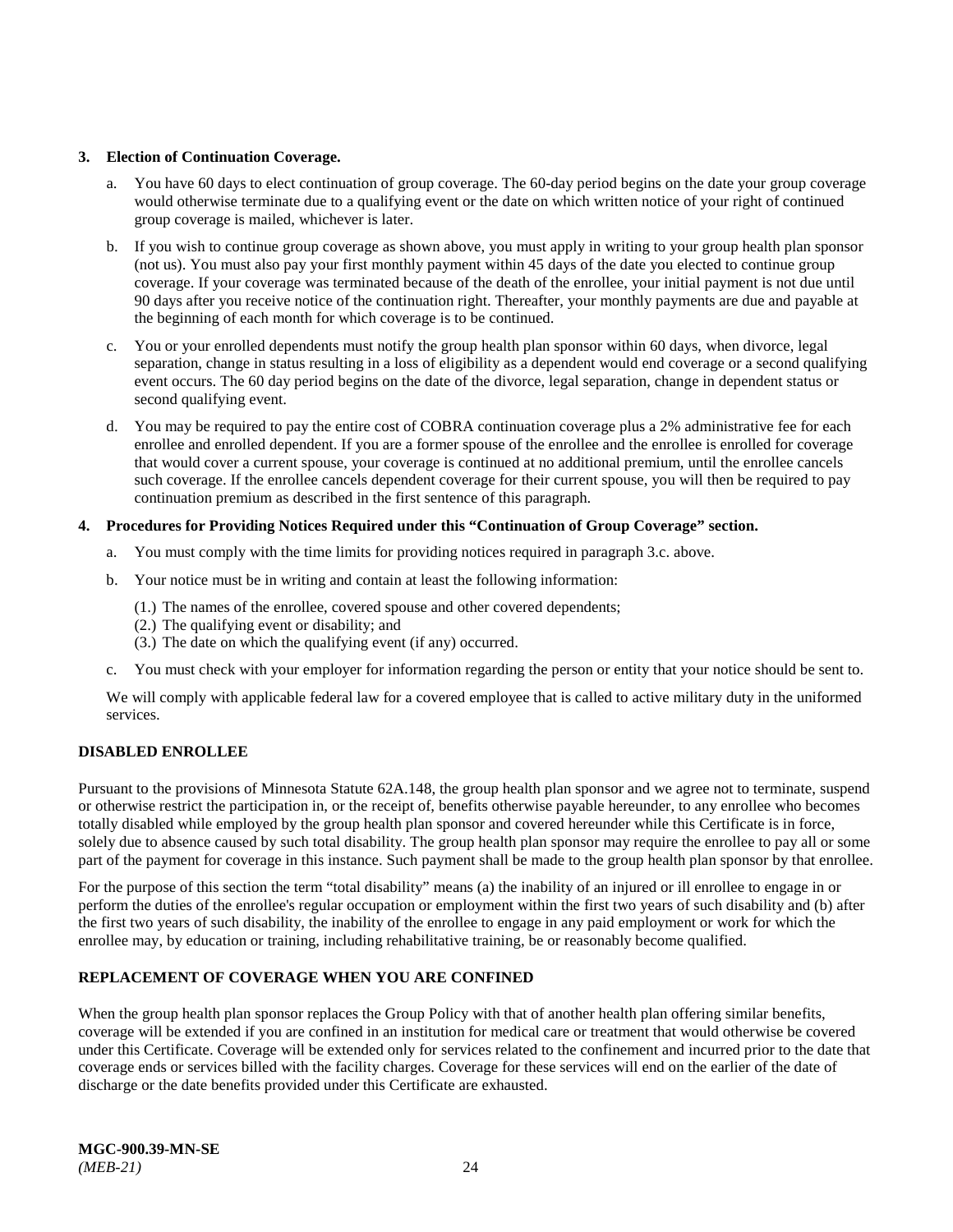#### <span id="page-30-0"></span>**PUBLIC EMPLOYEES**

Certain retired employees of public or governmental entities and their dependents may be eligible for continued coverage upon retirement, pursuant to Minnesota Statute 471.61. If you qualify under this law, you may be required to pay the entire premium for continued coverage and will be required to notify your employer within certain deadlines, of your intent to continue coverage.

## <span id="page-30-1"></span>**TERMINATION**

An insured's coverage under this Certificate terminates, when any of the following events occur.

- 1. The premium payment is due on or before the beginning of the month during which coverage is provided. There is a 31 day grace period during which to pay the required payment. Coverage under this Certificate will continue in effect during the grace period. If no payment is received by us within the 31-day grace period, we will send the enrollee a notice of termination, stating that coverage will terminate 30 days from the date of notice for the enrollee and dependent. Coverage terminates, retroactive to the paid through date, but not more than 60 days prior to the end of the notice period. We are not obligated to accept any payment after the end of the grace period.
- 2. When an enrollee ceases to be eligible under the terms of the Group Policy, coverage for the enrollee and all enrolled dependents terminates on the last day of the month in which the enrollee's eligibility ceases, unless group continuation is elected as described in "Continuation of Group Coverage" above.
- 3. When an enrolled dependent no longer meets this Certificate's definition of eligible dependent, coverage for that dependent terminates on the last day of the month in which the dependent's eligibility ceases, unless group continuation is elected as described in "Continuation of Group Coverage" above.
- 4. When the Certificate maximum eligibility period under the group continuation coverage described in "Continuation of Group Coverage" above expires for an enrollee or dependent.
- 5. When the Group Policy is terminated, either as requested by us or the health plan sponsor, in accordance with the terms of the Group Policy.
- 6. When the group health plan sponsor terminates participation under the Group Policy.
- 7. In the event of misstatements made by the applicant in the application for coverage under this plan, no misstatement, except fraudulent misstatements, shall be used to void this Certificate or deny a claim for benefits covered under this Certificate for loss incurred or disability commencing after the expiration of the two year period beginning from the issue date of this Certificate.

If an enrollee or enrollee's dependent no longer meets the group health plan sponsor's eligibility requirements, or if the group health plan sponsor has forwarded enrollment for an enrollee or enrollee's dependent to us, regardless of whether such enrollee or enrollee's dependent meets their eligibility requirements, we are required to obtain the enrollee or enrollee's dependent's signature before we may retroactively terminate coverage under this Certificate. If a required signature is not obtained, the group health plan sponsor is required to pay the premium for an enrollee or enrollee's dependent up to the date of termination. A signature is not required for retroactive termination for any other reason, including, but not limited to, voluntary or involuntary termination of employment or because the enrollee or enrollee's dependent committed fraud or misrepresentation with respect to eligibility or any other material fact.

We make a good faith effort to notify all insureds of termination at least 30 days before the effective termination date, except if we have reasonable evidence to indicate that it will be replaced by a substantially similar policy, plan or contract. In no event shall this provision extend coverage more than 120 days beyond the date coverage would otherwise cancel, based on the terms shown above.

In the case of a dependent child who is losing coverage because of attainment of the limiting age of 26, we will send a notice of termination to the insured's last known address at least 60 days before the termination date.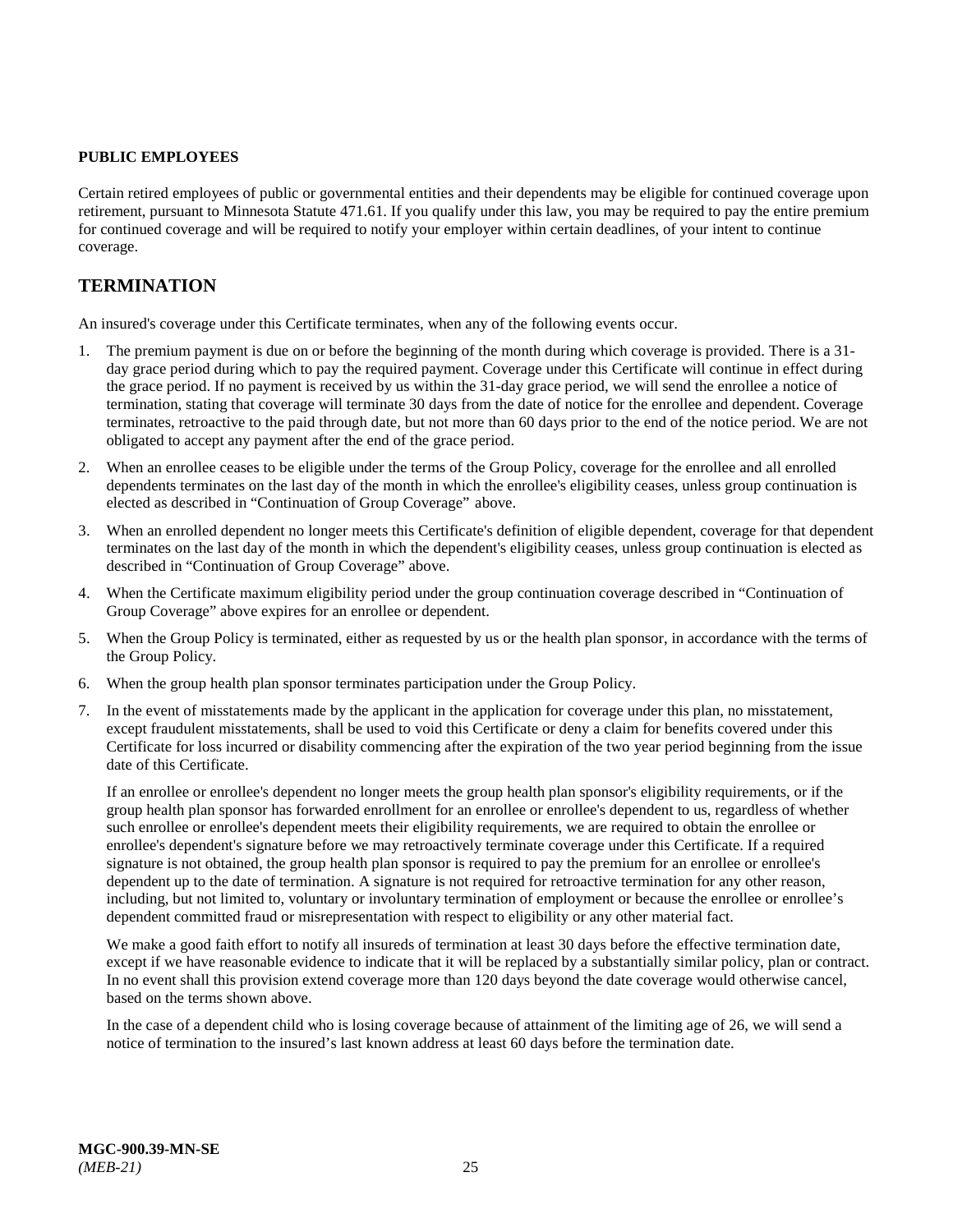To the extent that a termination would be considered a rescission (a cancellation or discontinuance of coverage under a health plan that has a retroactive effect) under federal law under items 2, 3 and 4 above, the group health plan sponsor is required to give the insured 30 days advance notice of termination.

## <span id="page-31-0"></span>**STANDARD PROVISIONS**

• **Reinstatement:** If any renewal premium is not paid within the time granted the insured for payment, a subsequent acceptance of premium by the insurer or by any agent duly authorized by the insurer to accept such premium, without requiring an application for reinstatement, the insured's policy shall be reinstated. If the insurer or such agent requires an application for reinstatement and issues a conditional receipt for the premium paid, the policy will be reinstated upon approval of such application by the insurer or, lacking such approval, upon the forty-fifth day following the date of such conditional receipt unless the insurer has previously notified the insured in writing of its disapproval of such application.

The reinstated policy shall cover only loss resulting from such accidental injury as may be sustained after the date of reinstatement and loss due to such sickness as may begin more than ten days after such date. In all other respects the insured and insurer shall have the same rights thereunder as they had under the policy immediately before the due date of the defaulted premium, subject to any provisions endorsed hereon or attached hereto in connection with the reinstatement. Any premium accepted in connection with a reinstatement shall be applied to a period for which premium has not been previously paid, but not to any period more than 60 days prior to the date of reinstatement.

- Legal Actions: No action at law or in equity shall be brought to recover on this policy prior to the expiration of 60 days after written proof of loss has been furnished in accordance with the requirements of this policy. No such action shall be brought after the expiration of three years after the time written proof of loss is required to be furnished.
- **Time Limit on Certain Defenses:** After two years from the date of issue of this Certificate no misstatements, except fraudulent misstatements, made by the insured in the application for coverage under this Certificate shall be used to void the coverage under this Certificate or to deny a claim for loss incurred or disability commencing after the expiration of such two year period.

## <span id="page-31-1"></span>**CLAIMS PROVISIONS**

**Notice of Claims.** If you receive services from a network provider, the provider will submit a claim to us for you. If you receive services from a non-network provider, you must submit a claim to us. You can get a claim form on our website at [healthpartners.com](https://www.healthpartners.com/hp/index.html) or by calling Member Services. Send us your claim form with an itemized list of the services provided on the provider's stationery, including the following information:

- Identification of provider: full name, address, tax or license ID numbers, and provider numbers.
- Patient information: first and last name, date of birth, gender, relationship to plan member, and daytime phone number.
- $Date(s)$  of service.
- Charge for each service.
- Place of service (office, hospital, etc.).
- For injury or illness: date and diagnosis.
- For inpatient claims: admission date, patient status, attending physician ID.
- Days or units of service.
- Revenue, diagnosis, and procedure codes.
- Description of each service.

Send any claims to:

HealthPartners Insurance Company 8170 33rd Avenue South P.O. Box 1289 Minneapolis, MN 55440-1289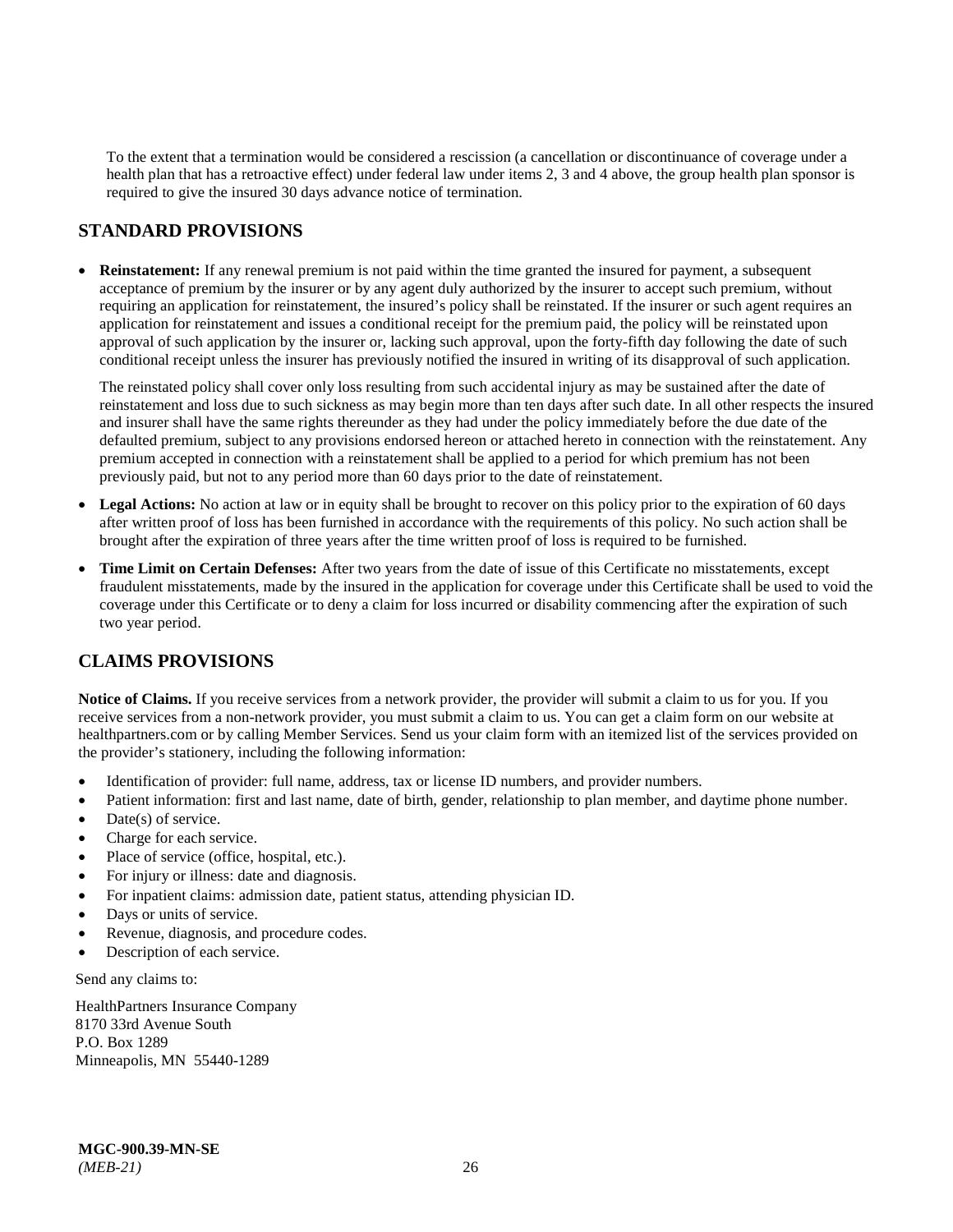**Information.** When you seek coverage for goods or services under this Plan, you grant us the right to collect and review any claims, eligibility, coordination of benefits, or medical or dental information necessary to make a proper determination of coverage under this Plan. In the event you fail to cooperate with or execute any documents necessary for our review of coverage requests, or coordination of benefits, or rights of subrogation, we reserve the right to refuse to grant coverage without receipt of necessary information.

**Proof of Loss.** You must submit an itemized bill which documents the date and type of service, provider name and charges for covered services. Bills must be submitted within 90 days after the date services were first received. Where this section provides for payments contingent upon a period of confinement, these 90 days shall begin at the end of the period for which we are liable. If you do not furnish proof within 90 days as required, benefits shall still be paid for that loss if (1) it was not reasonably possible to give proof within those 90 days and (2) proof is furnished as soon as reasonably possible. Any bills for covered services must be submitted to the plan within 15 months of incurring the charges. Any bill received after 15 months from the date of service can be denied even if it is for a covered service, unless you were unable to submit the bill because you were legally incompetent.

## <span id="page-32-0"></span>**STATEMENT OF ERISA RIGHTS**

For group health plans that are subject to ERISA, federal law and regulations require that this "Statement of ERISA Rights" be included in this Group Certificate. This "Statement of ERISA Rights" is not applicable to group health plans that are not subject to ERISA. Your group health plan sponsor can tell you whether or not your plan is subject to ERISA. ERISA rights are in addition to any rights you may also have under state law; however, federal law may not invalidate, impair or supercede state law.

As a participant in this Plan you are entitled to certain rights and protections under the Employee Retirement Income Security Act of 1974 (ERISA). ERISA provides that all plan participants shall be entitled to:

#### **Receive Information About Your Plan and Benefits**

Examine, without charge, at the plan administrator's office and at other specified locations, such as worksites and union halls, all documents governing the plan, including insurance contracts and collective bargaining agreements, and where applicable, copies of the latest annual report (Form 5500 Series) filed by the plan with the U.S. Department of Labor and available at the Public Disclosure Room of the Employee Benefits Security Administration.

Obtain, upon written request to the plan administrator, copies of documents governing the operation of the plan, including insurance contracts and collective bargaining agreements, and, where applicable, copies of the latest annual report (Form 5500) and updated summary plan description. The administrator may make a reasonable charge for the copies.

Receive a summary of the plan's annual financial report. The plan administrator is required by law to furnish each participant with a copy of this summary annual report.

#### **Continue Group Health Plan Coverage**

Continue health care coverage for yourself, spouse or dependents if there is a loss of coverage under the plan as a result of a qualifying event. You or your dependents may have to pay for such coverage. Review this summary plan description and the documents governing the plan on the rules governing your COBRA continuation coverage rights. See "Continuation of Group Coverage" in this Group Certificate.

#### **Prudent actions by Plan Fiduciaries**

In addition to creating rights for plan participants, ERISA imposes duties upon the people who are responsible for the operation of the employee benefit plan. The people who operate your plan, called "fiduciaries" of the plan, have a duty to do so prudently and in the interest of plan participants and beneficiaries. No one, including your employer, your union or any other person, may fire you or otherwise discriminate against you in any way to prevent you from obtaining a benefit or exercising your rights under ERISA.

#### **Enforce Your Rights**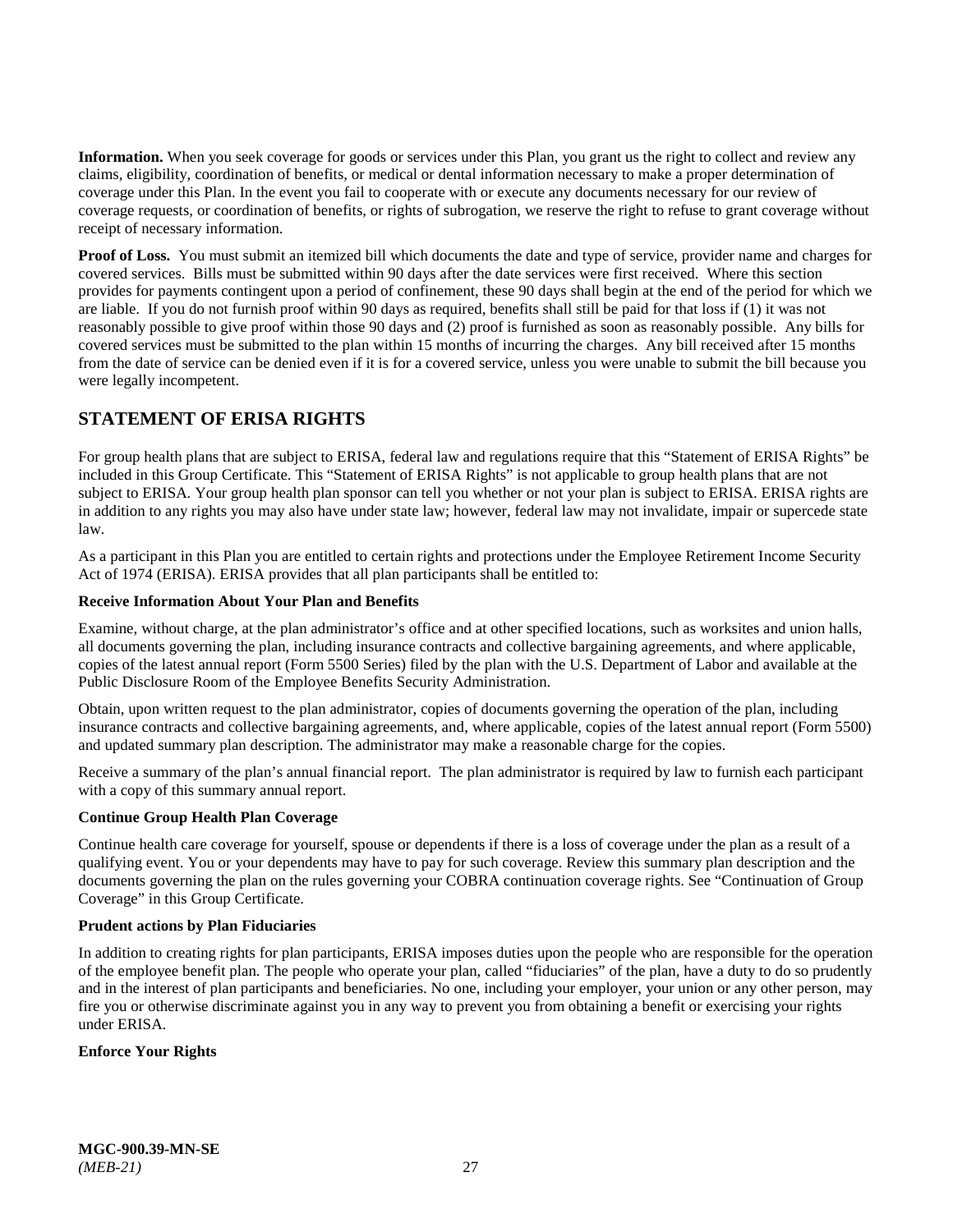If your claim for a welfare benefit is denied or ignored in whole or in part, you have a right to know why this was done, to obtain copies of non-privileged documents relating to the decision without charge, and to appeal any denial, all within certain time schedules.

Under ERISA, there are steps you can take to enforce the above rights. For instance, if you request a copy of plan documents or the latest annual report from the plan and do not receive them within 30 days, you may file suit in a Federal court. In such case, the court may require the plan administrator to provide the materials and pay you up to \$110 a day until you receive the materials, unless the materials were not sent because of reasons beyond the control of the administrator. If you have a claim for benefits which is denied or ignored, you may file suit in a state or Federal court. In addition, if you disagree with the plan's decision or lack thereof concerning the qualified status of a domestic relations order or a medical child support order, you may file suit in Federal court. If it should happen that the plan fiduciaries misuse the plan's money, or if you are discriminated against for asserting your rights, you may seek assistance from the U.S. Department of Labor, or you may file suit in a Federal court. The court will decide who should pay court costs and legal fees. If you are successful, the court may order the person you have sued to pay these costs and fees. If you lose, the court may order you to pay these costs and fees, for example, if it finds your claim frivolous.

#### **Assistance With Your Questions**

If you have questions about the plan, you should contact the plan administrator. If you have questions about this statement or about your rights under ERISA, or if you need assistance in obtaining documents from the plan administrator, you should contact the nearest office of the Employee Benefits Security Administration, U.S. Department of Labor, listed in your telephone directory or the Division of Technical Assistance and Inquiries, Employee Benefits Security Administration, U.S. Department of Labor, 200 Constitution Avenue N.W., Washington, D.C. 20210. You may also obtain certain publications about your rights and responsibilities under ERISA by calling the publications hotline of the Employee Benefits Security Administration.